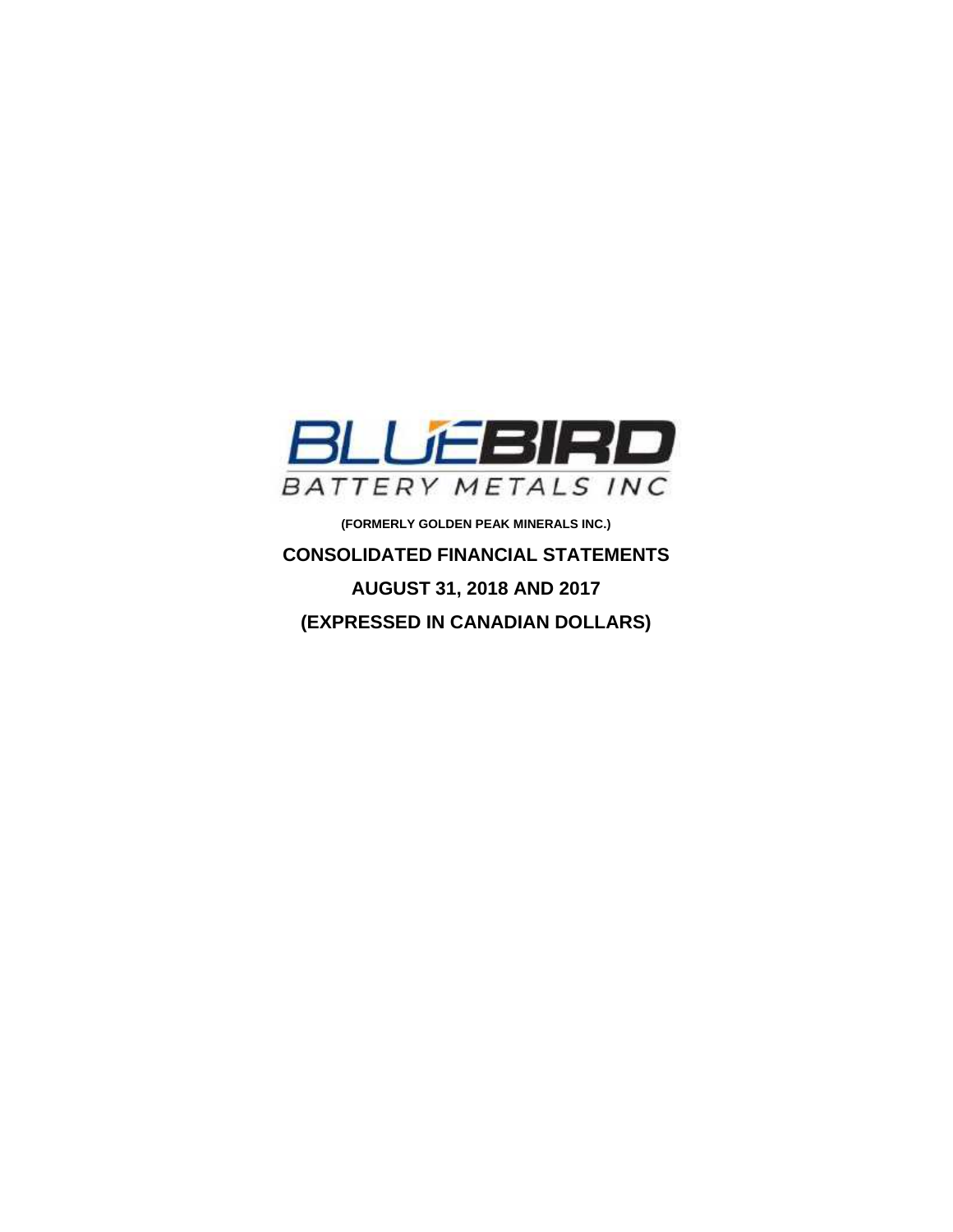

17th floor, 1030 West Georgia St., Vancouver, BC, Canada V6E 2Y3

Tel: 604. 714. 3600 Fax: 604. 714. 3669 Web: manningelliott.com

### **INDEPENDENT AUDITORS' REPORT**

To the Shareholders of

BlueBird Battery Metals Inc. (formerly Golden Peak Minerals Inc.)

We have audited the accompanying consolidated financial statements of BlueBird Battery Metals Inc. which comprise the consolidated statements of financial position as at August 31, 2018 and 2017, and the consolidated statements of comprehensive loss, changes in equity and cash flows for the years then ended, and the related notes comprising a summary of significant accounting policies and other explanatory information.

#### **Management's Responsibility for the Financial Statements**

Management is responsible for the preparation and fair presentation of these consolidated financial statements in accordance with International Financial Reporting Standards, as issued by the International Accounting Standards Board, and for such internal control as management determines is necessary to enable the preparation of consolidated financial statements that are free from material misstatement, whether due to fraud or error.

#### **Auditors' Responsibility**

Our responsibility is to express an opinion on these consolidated financial statements based on our audits. We conducted our audits in accordance with Canadian generally accepted auditing standards. Those standards require that we comply with ethical requirements and plan and perform the audits to obtain reasonable assurance about whether the consolidated financial statements are free from material misstatement.

An audit involves performing procedures to obtain audit evidence about the amounts and disclosures in the consolidated financial statements. The procedures selected depend on our judgment, including the assessment of the risks of material misstatement of the consolidated financial statements, whether due to fraud or error. In making those risk assessments, we consider internal control relevant to the entity's preparation and fair presentation of the consolidated financial statements in order to design audit procedures that are appropriate in the circumstances, but not for the purpose of expressing an opinion on the effectiveness of the entity's internal control. An audit also includes evaluating the appropriateness of accounting policies used and the reasonableness of accounting estimates made by management, as well as evaluating the overall presentation of the consolidated financial statements.

We believe that the audit evidence we have obtained in our audits is sufficient and appropriate to provide a basis for our audit opinion.

#### **Opinion**

In our opinion, the consolidated financial statements present fairly, in all material respects, the financial position of BlueBird Battery Metals Inc. as at August 31, 2018 and 2017, and its financial performance and its cash flows for the years then ended in accordance with International Financial Reporting Standards, as issued by the International Accounting Standards Board.

#### **Emphasis of Matter**

Without qualifying our opinion, we draw attention to Note 2 in the consolidated financial statements, which indicates the existence of a material uncertainty that may cast significant doubt on the ability of BlueBird Battery Metals Inc. to continue as a going concern.

Manning Elliott LLP

CHARTERED PROFESSIONAL ACCOUNTANTS Vancouver, British Columbia December 13, 2018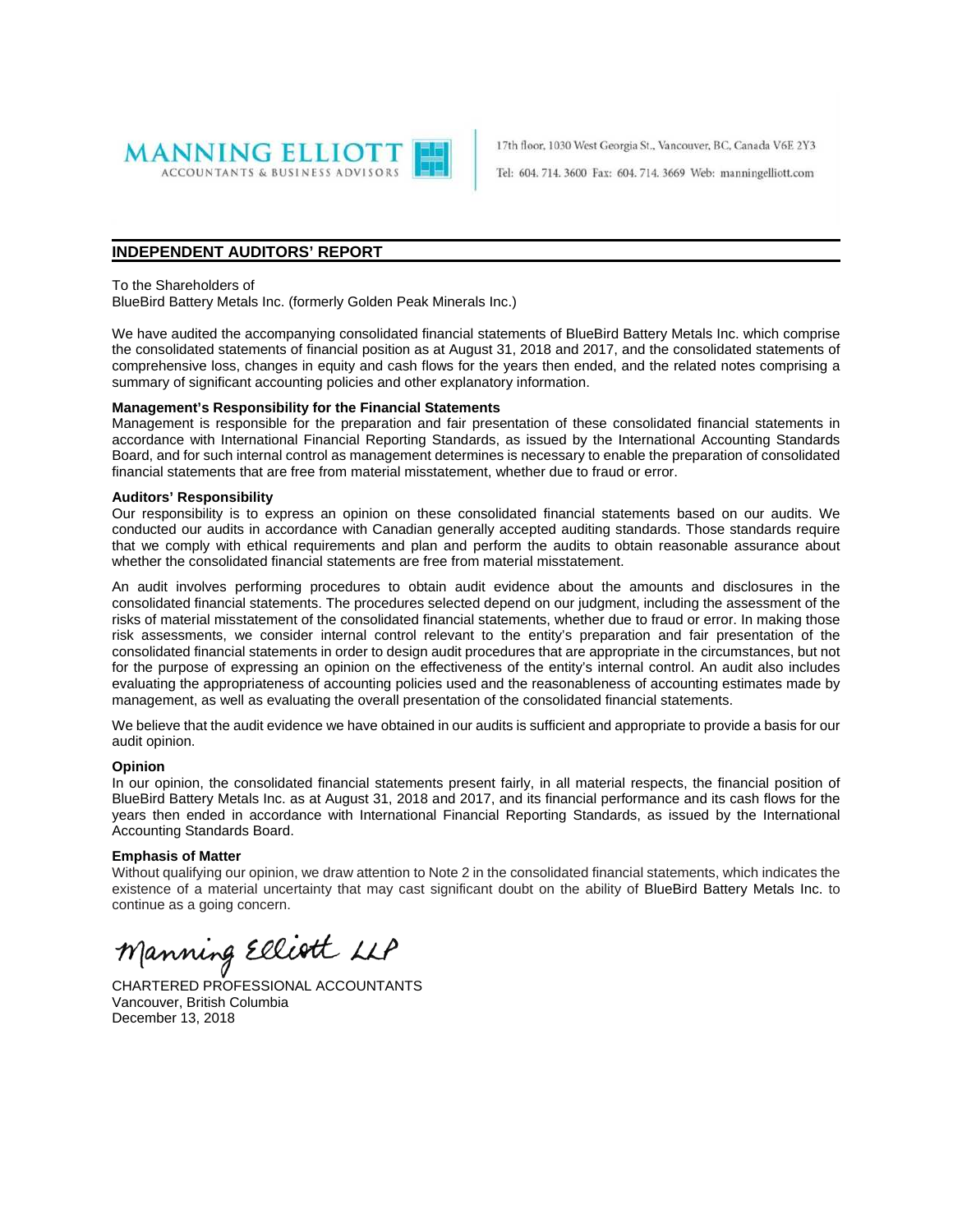|                                                                                | 2018            | 2017            |
|--------------------------------------------------------------------------------|-----------------|-----------------|
| <b>ASSETS</b>                                                                  |                 |                 |
| Current                                                                        |                 |                 |
| Cash                                                                           | \$<br>260,836   | \$<br>178,018   |
| Amounts receivable                                                             | 81,845          | 63,854          |
| Prepaid expenses                                                               | 79,536          | 11,887          |
|                                                                                | 422,217         | 253,759         |
| Exploration and evaluation assets (Note 6)                                     | 2,413,801       | 4,111,404       |
|                                                                                | \$<br>2,836,018 | \$<br>4,365,163 |
| <b>LIABILITIES AND SHAREHOLDERS' EQUITY</b><br><b>Liabilities</b>              |                 |                 |
|                                                                                |                 |                 |
| Current<br>Accounts payable and accrued liabilities (Note 7)                   | \$<br>419,643   | \$<br>191,701   |
| Other liability (Note 8)                                                       |                 | 25,338          |
|                                                                                | 419,643         | 217,039         |
| <b>Shareholders' Equity</b>                                                    |                 |                 |
| Share capital (Note 9)                                                         | 10,781,930      | 6,644,799       |
| Contributed surplus                                                            | 1,268,708       | 839,716         |
| <b>Deficit</b>                                                                 | (9,636,636)     | (3,336,391)     |
| Accumulated other comprehensive income - Cumulative translation<br>adjustments | 2,373           |                 |
|                                                                                | 2,416,375       | 4,148,124       |
|                                                                                | \$<br>2,836,018 | \$<br>4,365,163 |

Going Concern (Note 2) Commitments (Notes 6 and 8) Subsequent Events (Note 14)

Authorized for issuance on behalf of the Board on December 13, 2018:

 *"Gary Nassif"* Director

 *"Wesley Hanson"* Director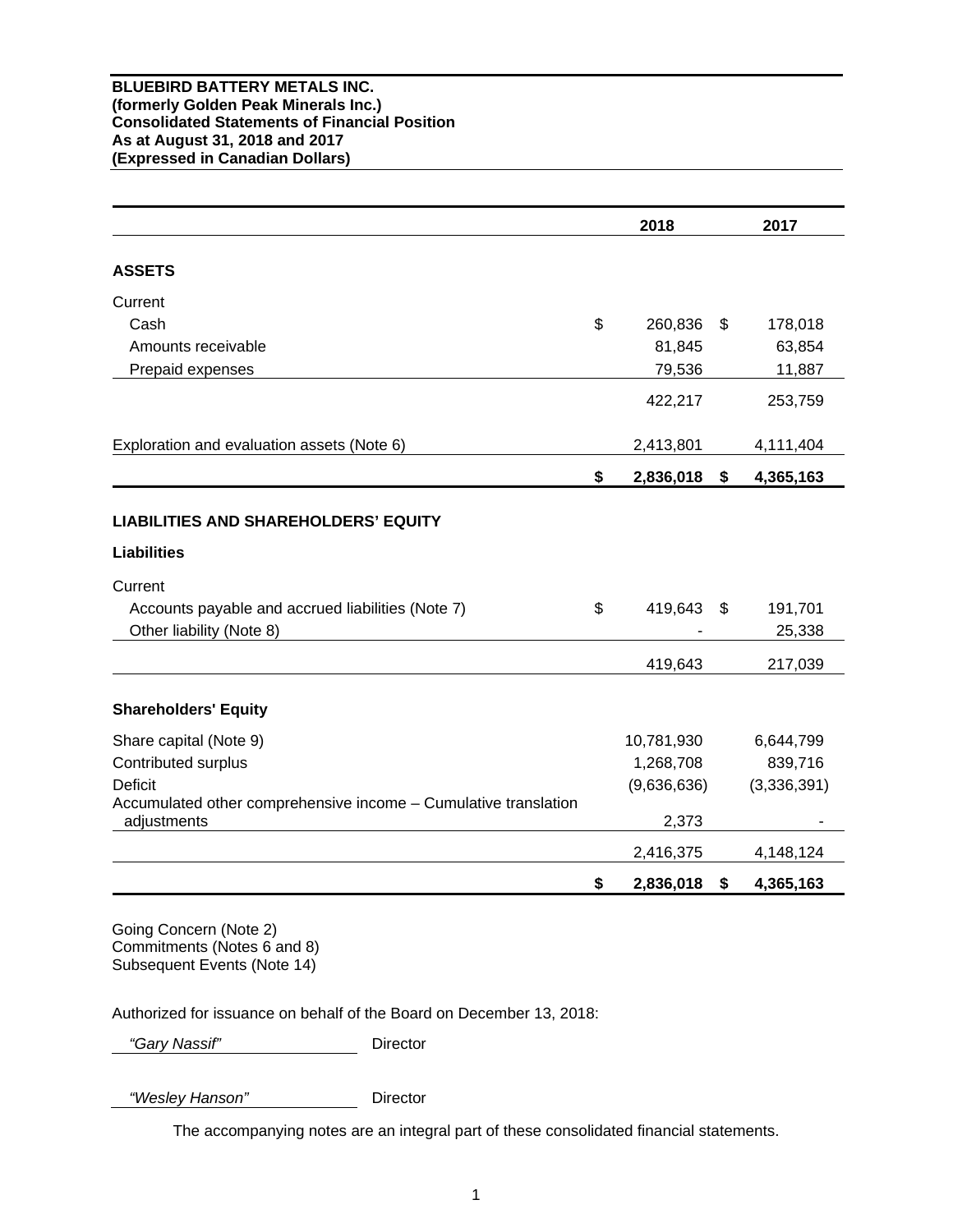### **BLUEBIRD BATTERY METALS INC. (formerly Golden Peak Minerals Inc.) Consolidated Statements of Comprehensive Loss For the Years Ended August 31, 2018 and 2017 (Expressed in Canadian Dollars)**

|                                                                | 2018                   | 2017          |
|----------------------------------------------------------------|------------------------|---------------|
| <b>Expenses</b>                                                |                        |               |
| Consulting fees (Note 7)                                       | \$<br>607,319<br>\$    | 396,309       |
| Management fees (Note 7)                                       | 392,419                | 116,750       |
| Office and general                                             | 48,226                 | 15,064        |
| Pre-exploration costs                                          | 50,000                 |               |
| Professional fees                                              | 136,556                | 18,729        |
| Rent (Note 7)                                                  | 36,000                 | 18,681        |
| Share-based payments (Notes 7 and 9)                           | 377,006                | 421,627       |
| Shareholder communications and investor relations              | 141,107                | 101,314       |
| Transfer agent and filing fees                                 | 44,518                 | 86,455        |
| Travel                                                         | 178,719                | 11,409        |
| Foreign exchange loss                                          | 7,734                  |               |
| <b>Loss Before Other Items</b>                                 | (2,019,604)            | (1, 186, 338) |
| <b>Other Items</b>                                             |                        |               |
| Impairment of exploration and evaluation assets (Note 6)       | (4,305,922)            | (732, 570)    |
| Other income (Note 8)                                          | 25,338                 | 278,112       |
| Part XII.6 tax and penalties (Note 8)                          | (57)                   | (3,288)       |
| Loss on settlement of accounts payable (Note 9)                |                        | (107, 333)    |
|                                                                | (4, 280, 641)          | (565,079)     |
| Net Loss for the Year                                          | (6,300,245)            | (1,751,417)   |
| <b>Other Comprehensive Loss</b>                                |                        |               |
| Items that may be reclassified subsequently to income or loss: |                        |               |
| Exchange difference on translating foreign operations          | 2,373                  |               |
| <b>Comprehensive Loss for the Year</b>                         | \$<br>$(6,297,872)$ \$ | (1,751,417)   |
| Loss per Share - Basic and Diluted                             | \$<br>(0.22)<br>- \$   | (0.14)        |
| Weighted Average Number of Common Shares Outstanding           | 28,337,892             | 12,524,838    |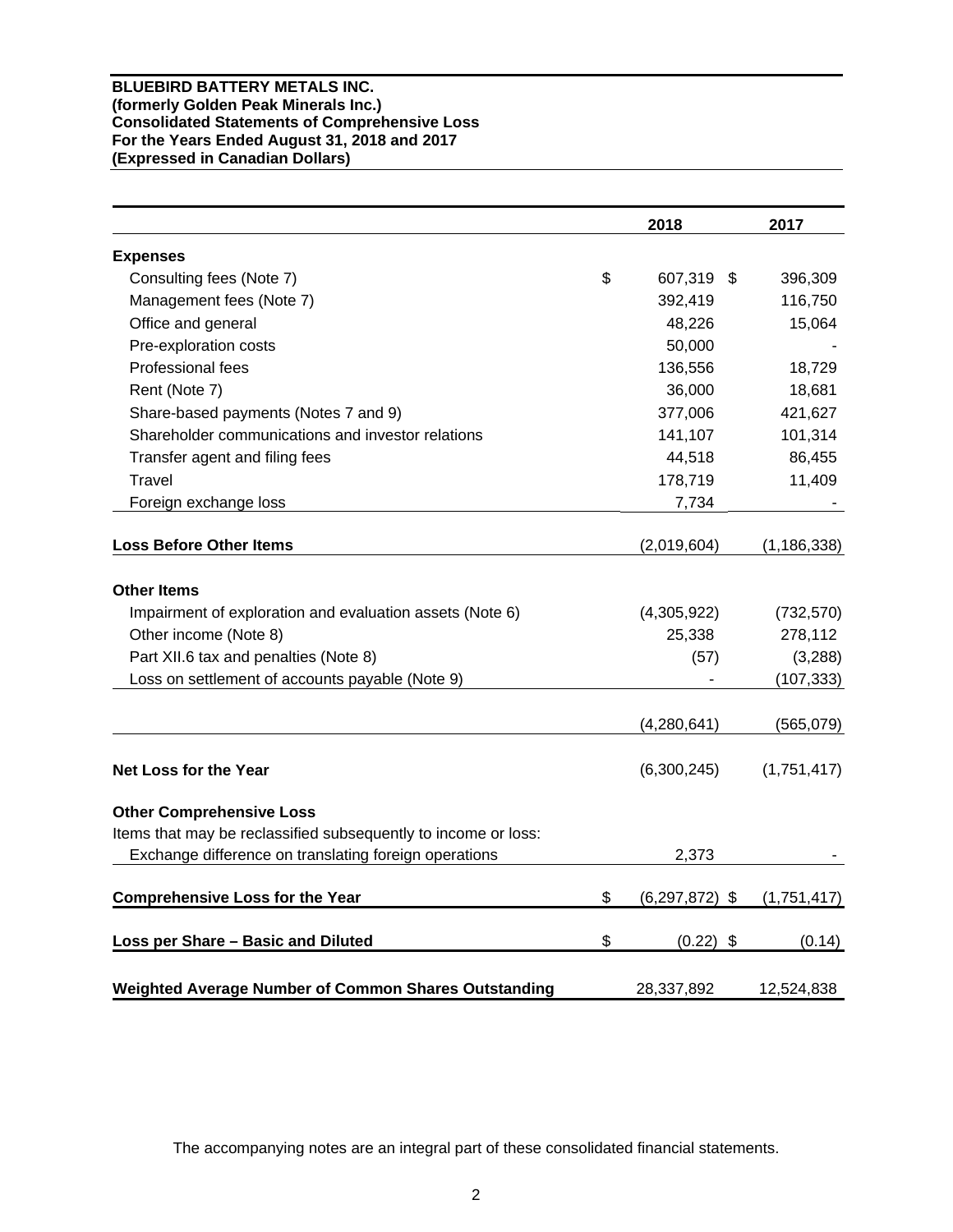#### **BLUEBIRD BATTERY METALS INC. (formerly Golden Peak Minerals Inc.) Consolidated Statements of Changes in Equity For the Years Ended August 31, 2018 and 2017 (Expressed in Canadian Dollars)**

|                                                                                   | <b>Share Capital</b>              |    |                      |                                      |           |                                                                       |             |      |              |    |                      |
|-----------------------------------------------------------------------------------|-----------------------------------|----|----------------------|--------------------------------------|-----------|-----------------------------------------------------------------------|-------------|------|--------------|----|----------------------|
|                                                                                   | <b>Number of</b><br><b>Shares</b> |    | <b>Share Capital</b> | <b>Contributed</b><br><b>Surplus</b> |           | <b>Accumulated Other</b><br>Comprehensive<br><b>Deficit</b><br>Income |             |      | <b>Total</b> |    |                      |
| Balance, August 31, 2016                                                          | 1,916,501                         | \$ | 1,487,628            | \$                                   | 219,332   | S.                                                                    | (1,584,974) | - \$ |              | S  | 121,986              |
| Private placements                                                                | 8,189,656                         |    | 2,511,498            |                                      |           |                                                                       |             |      |              |    | 2,511,498            |
| Share issuance costs<br>Shares issued for exploration and evaluation              |                                   |    | (338, 534)           |                                      | 126,231   |                                                                       |             |      |              |    | (212, 303)           |
| assets                                                                            | 7,025,000                         |    | 2,791,500            |                                      |           |                                                                       |             |      |              |    | 2,791,500            |
| Shares issued for settlement of accounts<br>payable                               | 186,296                           |    | 81,970               |                                      | 75,663    |                                                                       |             |      |              |    | 157,633              |
| Warrants exercised                                                                | 500,000                           |    | 100,000              |                                      |           |                                                                       |             |      |              |    | 100,000              |
| Stock options exercised                                                           | 38,000                            |    | 10,737               |                                      | (3, 137)  |                                                                       |             |      |              |    | 7,600                |
| Stock options granted                                                             |                                   |    |                      |                                      | 421,627   |                                                                       |             |      |              |    | 421,627              |
| Net loss and comprehensive loss for the year                                      |                                   |    |                      |                                      |           |                                                                       | (1,751,417) |      |              |    | (1,751,417)          |
| Balance, August 31, 2017                                                          | 17,855,453                        |    | 6,644,799            |                                      | 839,716   |                                                                       | (3,336,391) |      |              |    | 4,148,124            |
| Private placements                                                                | 14,144,546                        |    | 1,697,346            |                                      |           |                                                                       |             |      |              |    | 1,697,346            |
| Share issuance costs<br>Shares issued for exploration and evaluation              |                                   |    | (145, 137)           |                                      | 51,986    |                                                                       |             |      |              |    | (93, 151)            |
| assets                                                                            | 6,611,058                         |    | 1,896,707            |                                      |           |                                                                       |             |      |              |    | 1,896,707            |
| Warrants exercised                                                                | 3,890,992                         |    | 688,215              |                                      |           |                                                                       |             |      |              |    | 688,215              |
| Stock options granted                                                             |                                   |    |                      |                                      | 377,006   |                                                                       |             |      |              |    | 377,006              |
| Net loss for the year<br>Exchange difference on translating foreign<br>operations |                                   |    |                      |                                      |           |                                                                       | (6,300,245) |      | 2,373        |    | (6,300,245)<br>2,373 |
| Balance, August 31, 2018                                                          | 42,502,049                        | \$ | 10,781,930           | \$                                   | 1,268,708 | \$                                                                    | (9,636,636) | \$   | 2,373        | \$ | 2,416,375            |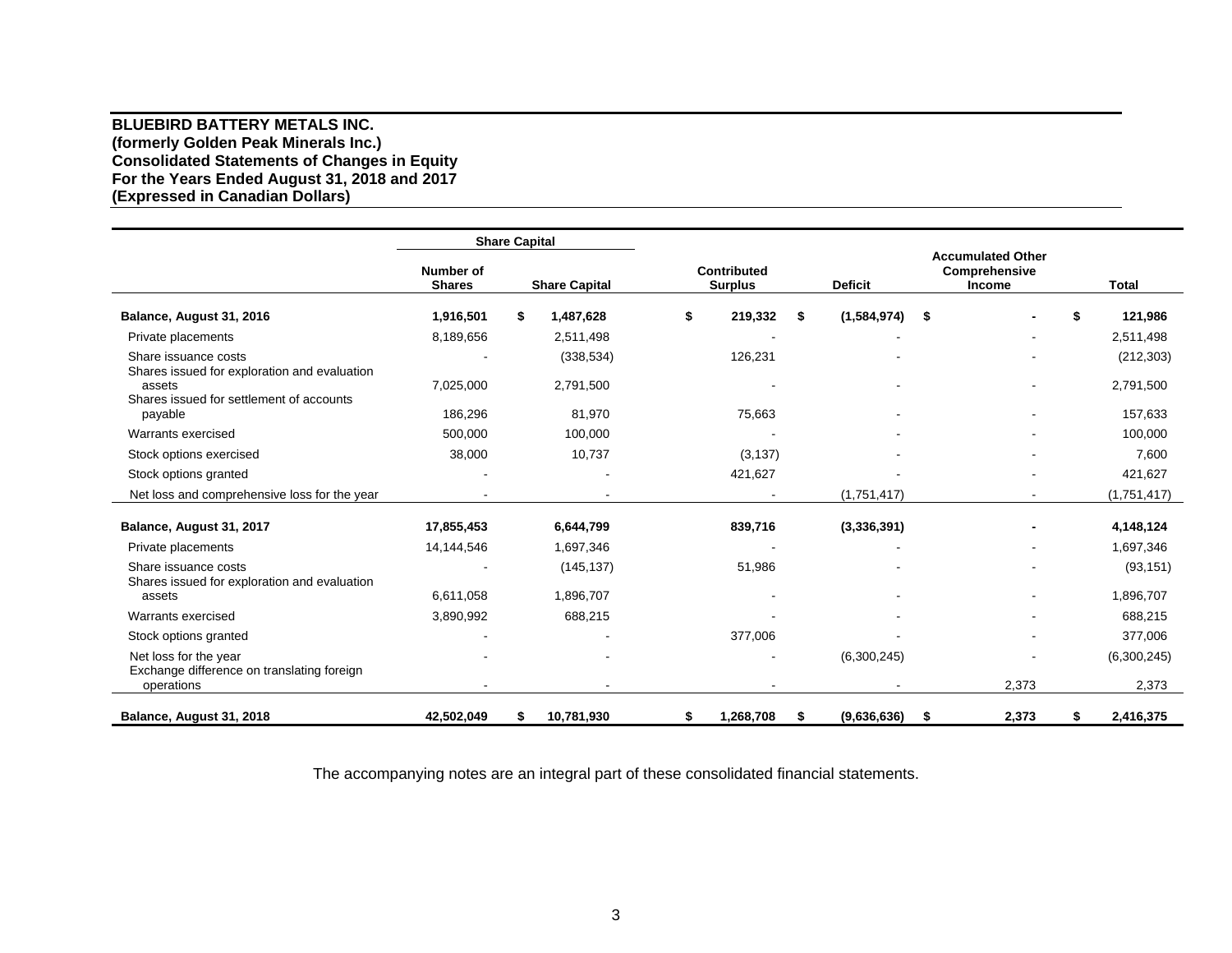### **BLUEBIRD BATTERY METALS INC. (formerly Golden Peak Minerals Inc.) Consolidated Statements of Cash Flows For the Years Ended August 31, 2018 and 2017 (Expressed in Canadian Dollars)**

|                                                                                                                 | 2018                   | 2017        |
|-----------------------------------------------------------------------------------------------------------------|------------------------|-------------|
| <b>Operating Activities</b>                                                                                     |                        |             |
| Net loss for the year                                                                                           | \$<br>$(6,300,245)$ \$ | (1,751,417) |
| Items not involving cash:                                                                                       |                        |             |
| Impairment of exploration and evaluation assets                                                                 | 4,305,922              | 732,570     |
| Share-based payments                                                                                            | 377,006                | 421,627     |
| Loss on settlement of accounts payable                                                                          |                        | 107,333     |
| Other income                                                                                                    | (25, 338)              | (278, 112)  |
| Changes in non-cash working capital balances:                                                                   |                        |             |
| Amounts receivable                                                                                              | (17, 991)              | (56, 995)   |
| Prepaid expenses                                                                                                | (67, 649)              | (11, 887)   |
| Accounts payable and accrued liabilities                                                                        | (180,287)              | (101,693)   |
| Cash used in operating activities                                                                               | (1,908,582)            | (938, 574)  |
|                                                                                                                 |                        |             |
| <b>Investing Activity</b>                                                                                       |                        |             |
| Exploration and evaluation asset expenditures, net                                                              | (301, 010)             | (1,593,824) |
| Cash used in investing activity                                                                                 | (301, 010)             | (1,593,824) |
| <b>Financing Activities</b>                                                                                     |                        |             |
| Shares issued for cash                                                                                          | 2,385,561              | 2,922,549   |
|                                                                                                                 |                        |             |
| Share issuance costs                                                                                            | (93, 151)              | (212, 303)  |
| Cash provided by financing activities                                                                           | 2,292,410              | 2,710,246   |
| Change in cash                                                                                                  | 82,818                 | 177,848     |
| Cash, beginning of year                                                                                         | 178,018                | 170         |
| Cash, end of year                                                                                               | \$<br>260,836 \$       | 178,018     |
|                                                                                                                 |                        |             |
| <b>Non-cash Transactions and Supplemental Disclosures</b>                                                       |                        |             |
| Shares issued for exploration and evaluation assets (Notes 6 and 9)                                             | \$<br>1,896,707 \$     | 2,791,500   |
| Shares issued to settle accounts payable and accrued liabilities                                                | \$<br>- \$             | 81,970      |
| Exploration and evaluation asset expenditures included in accounts<br>payable and accrued liabilities (opening) | \$<br>89,691 \$        | 25,000      |
| Exploration and evaluation asset expenditures included in accounts<br>payable and accrued liabilities (closing) | 318,538                | 89,691      |
| Interest paid                                                                                                   | \$<br>\$               |             |
| Income taxes paid                                                                                               | \$<br>\$               |             |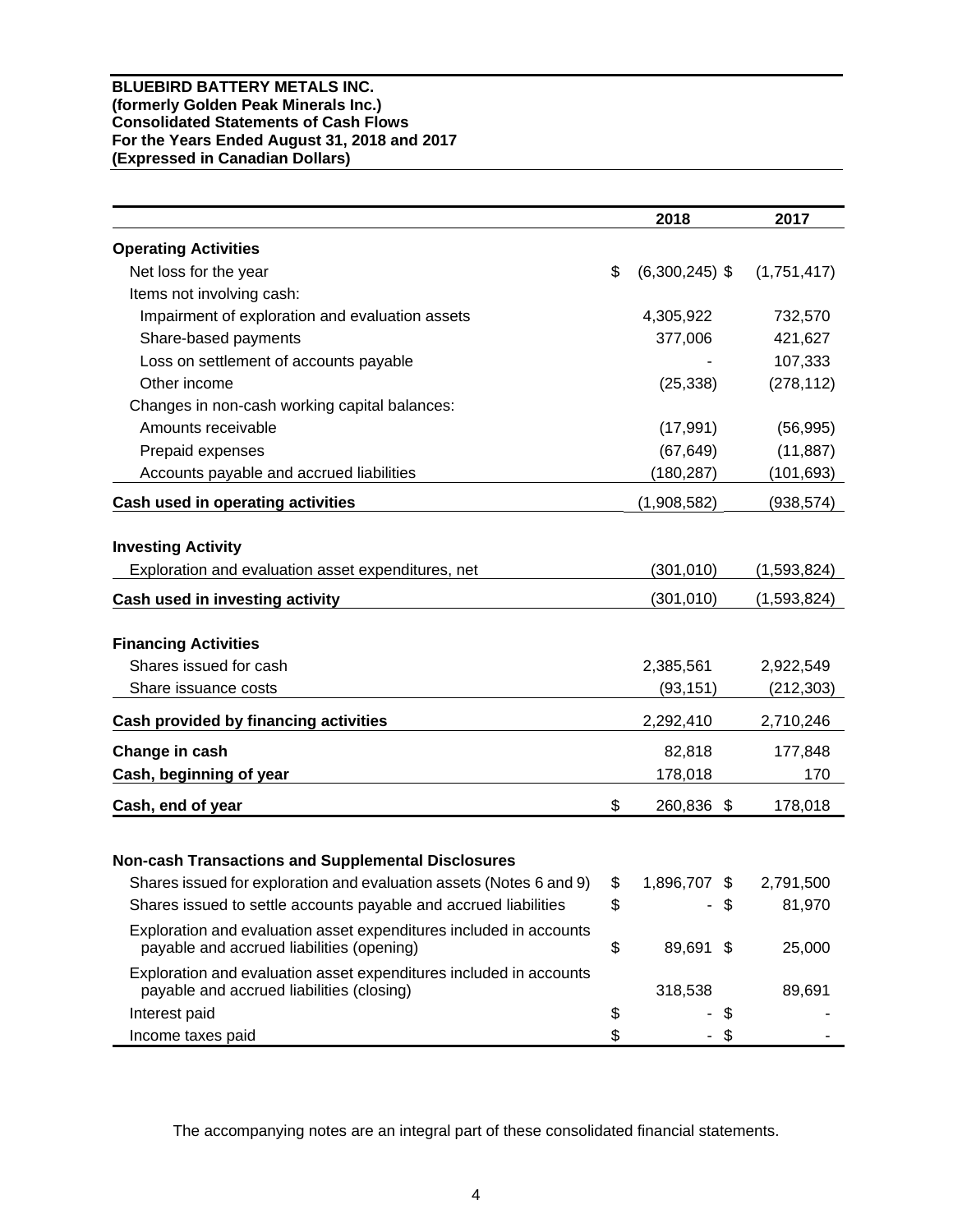# **1. NATURE AND CONTINUANCE OF OPERATIONS**

BlueBird Battery Metals Inc. (formerly Golden Peak Minerals Inc.) (the "Company") is an explorationstage company incorporated pursuant to the British Columbia *Business Corporations Act* on March 31, 2011. The principal business of the Company is the identification, evaluation and acquisition of mineral properties, as well as exploration of mineral properties once acquired. The Company changed its name from Golden Peak Minerals Inc. to BlueBird Battery Metals Inc. on April 17, 2018. The Company's shares are listed for trading on the TSX Venture Exchange ("TSX-V") under the symbol "BATT" and on the OTCQB under the symbol "BBBMF". The address of the Company's corporate office and its principal place of business is 1680 – 200 Burrard Street, Vancouver, British Columbia, Canada, V6C 3L6.

## **2. GOING CONCERN**

These consolidated financial statements have been prepared on the basis of accounting principles applicable to a going concern, which assumes that the Company will continue in operation for the foreseeable future and will be able to realize its assets and discharge its liabilities in the normal course of operations.

The Company has incurred a net loss of \$6,300,245 for the year ended August 31, 2018 (2017 - \$1,751,417) and has an accumulated deficit of \$9,636,636 at August 31, 2018 (2017 - \$3,336,391). These factors indicate the existence of a material uncertainty that may cast significant doubt about the Company's ability to continue as a going concern.

The Company's ability to continue its operations and to realize assets at their carrying values is dependent upon its ability to fund its existing acquisition and exploration commitments on its exploration and evaluation assets when they come due, which would cease to exist if the Company decides to terminate its commitments, and to cover its operating costs. The Company may be able to generate working capital to fund its operations by the sale of its exploration and evaluation assets or raising additional capital through equity markets. However, there is no assurance it will be able to raise funds in the future. These consolidated financial statements do not give effect to any adjustments required to realize its assets and discharge its liabilities in other than the normal course of business and at amounts different from those reflected in the accompanying consolidated financial statements.

# **3. BASIS OF PREPARATION**

a) Statement of compliance

The consolidated financial statements are prepared in accordance with International Financial Reporting Standards ("IFRS"), as issued by the International Accounting Standards Board ("IASB").

These consolidated financial statements were authorized for issue by the Board of Directors on December 13, 2018.

b) Measurement basis

These consolidated financial statements have been prepared under the historical cost basis, except for financial instruments classified as available-for-sale ("AFS") and fair value through profit or loss ("FVTPL"). These consolidated financial statements have been prepared under the accrual basis of accounting, except for cash flow information.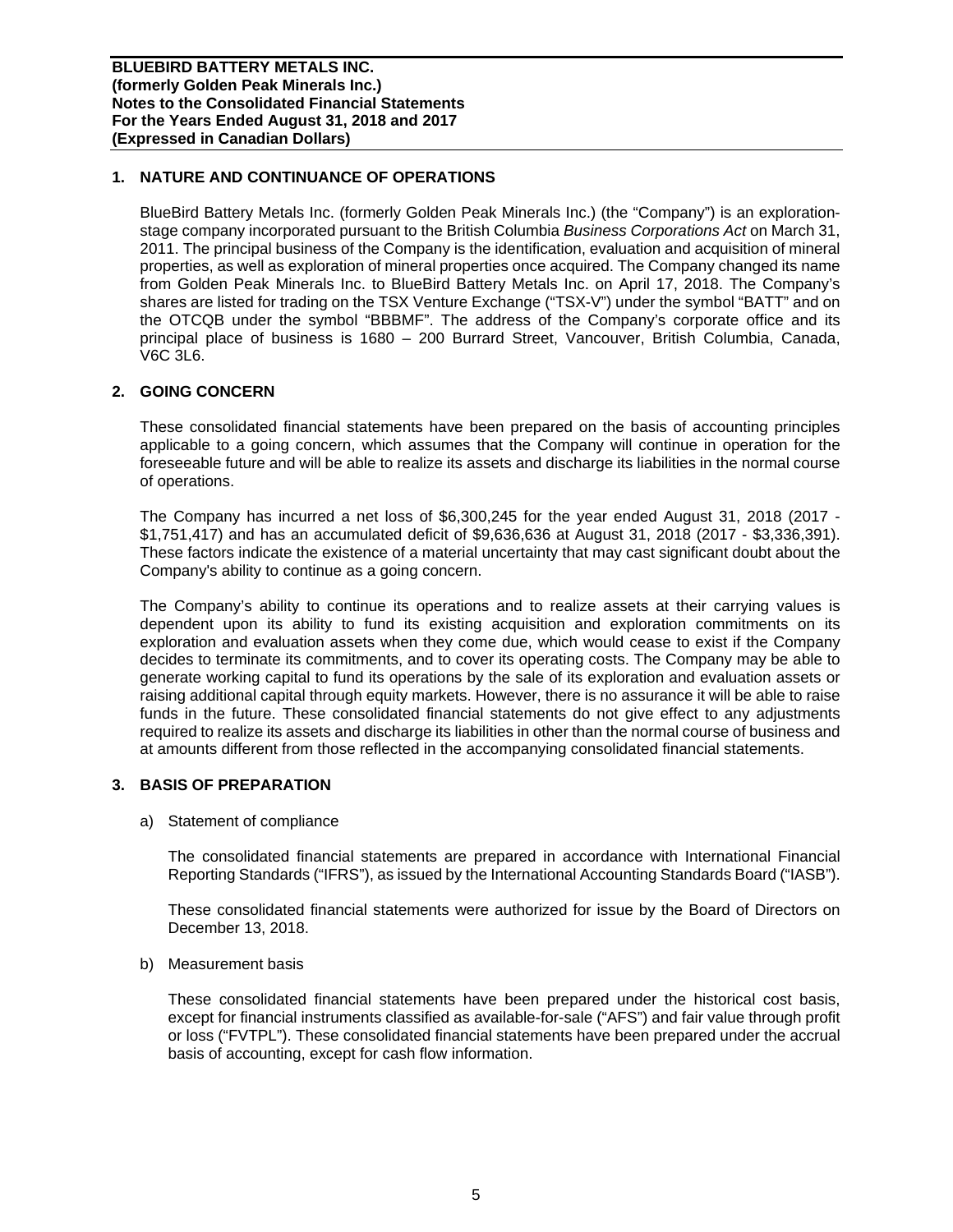### **3. BASIS OF PREPARATION** (Continued)

c) Subsidiary

These consolidated financial statements include the accounts of the Company and its whollyowned subsidiary, BlueBird Battery Metals Australia Pty. Ltd., which was incorporated in Australia on April 10, 2018. Intercompany balances and transactions are eliminated in preparation of the Company's consolidated financial statements.

d) Foreign currency translation

The functional currency of the Company is the Canadian dollar. The functional currency of the Company's Australian subsidiary is the Australian dollar, which is determined to be the currency of primary economic environment in which the subsidiary operates.

Transactions in currencies other than the functional currency are recorded at the exchange rates prevailing on the dates of the transactions. At each reporting date, monetary assets and liabilities denominated in foreign currencies are translated at the rates prevailing at the reporting date. Non-monetary items are measured at historical cost in a functional currency and are not re-translated.

## **4. SIGNIFICANT ACCOUNTING POLICIES**

a) Deferred financing costs

Professional, consulting and regulatory fees as well as other costs directly attributable to financing transactions are reported as deferred financing costs until the transactions are completed, if the completion of the transaction is considered to be more likely than not. Share issue costs are charged to share capital when the related shares are issued. Costs relating to financing transactions that are not completed, or for which successful completion is considered unlikely, are charged to profit or loss.

b) Exploration and evaluation assets

All expenditures related to the cost of exploration and evaluation of mineral resources including acquisition costs for interests in mineral claims are capitalized as exploration and evaluation assets and are classified as intangible assets. General exploration costs not related to specific mineral properties are expensed as incurred. Costs incurred before the Company has obtained the legal rights to explore an area are recognized in profit or loss.

Once the technical feasibility and commercial viability of the extraction of mineral resources in an area of interest are demonstrable, capitalized costs of the related property are reclassified as mining assets and upon commencement of commercial production, are amortized using the units of production method over estimated recoverable reserves. Impairment is assessed at the level of cash-generating units. Management regularly assesses carrying values of non-producing properties and properties for which events and circumstances may indicate possible impairment. Impairment of a property is generally considered to have occurred if one of the following factors are present; the rights to explore have expired or are near to expiry with no expectation of renewal, no further substantive expenditures are planned or budgeted, exploration and evaluation work is discontinued in an area for which commercially viable quantities have not been discovered, indications that in an area with development likely to proceed the carrying amount is unlikely to be recovered in full by development or sale.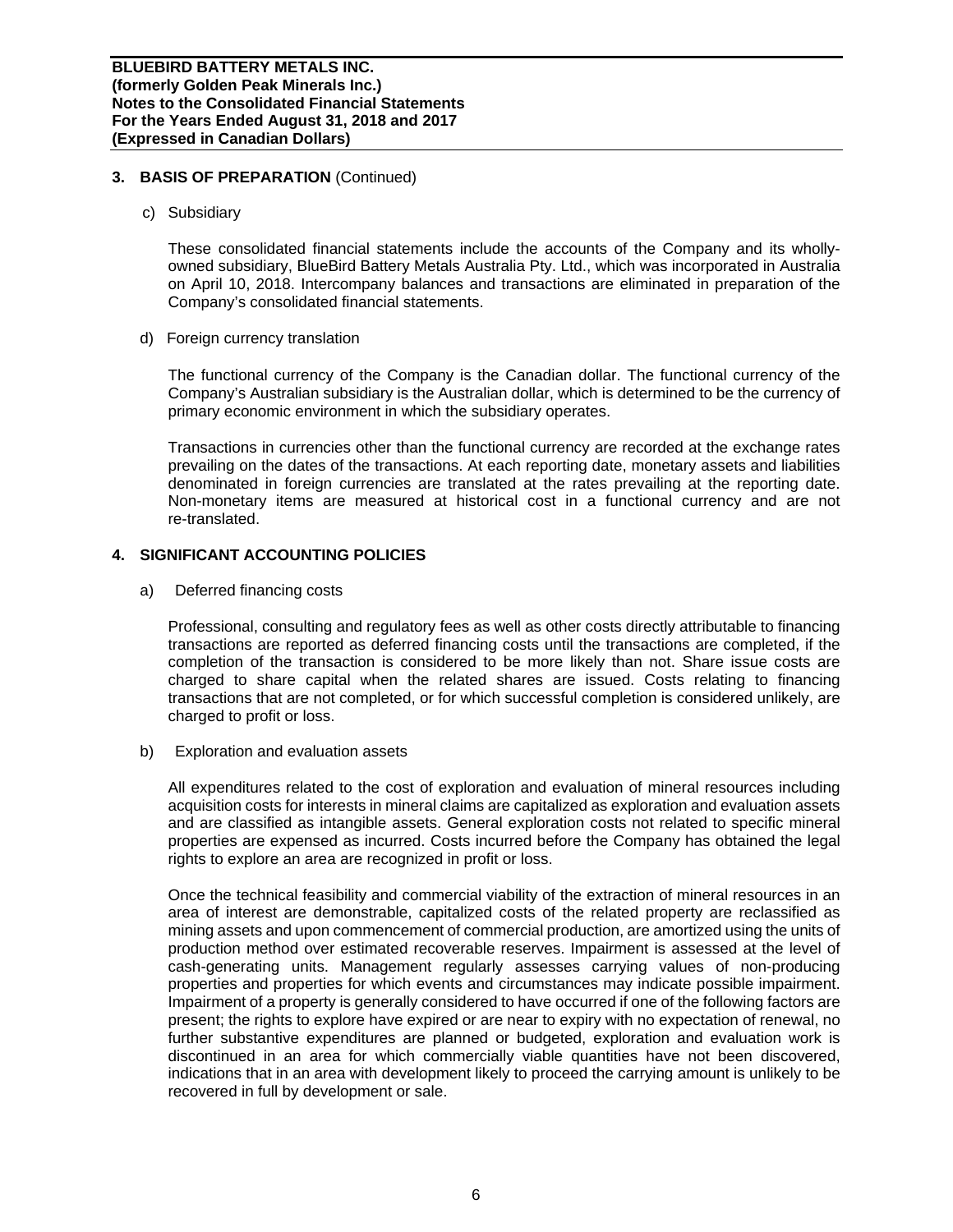b) Exploration and evaluation assets (continued)

The recoverability of mineral properties and capitalized exploration and development costs is dependent on the existence of economically recoverable reserves, the ability to obtain the necessary financing to complete the development of the reserves, and the profitability of future operations. The Company has not yet determined whether its mineral properties contain economically recoverable reserves. Amounts capitalized to exploration and evaluation costs do not necessarily reflect present or future values.

Exploration costs renounced due to flow-through share subscription agreements remain capitalized; however, for corporate income tax purposes, the Company has no right to claim these costs as tax deductible expenses.

Recorded costs of exploration and evaluation assets are not intended to reflect present or future values of resource properties. The recorded costs are subject to measurement uncertainty and it is reasonably possible, based on existing knowledge, that changes in future conditions could require a material change in the recognized amount.

Payments on mineral property option agreements are made at the discretion of the Company, and accordingly, are recorded on a cash basis.

c) Impairment

#### *Financial assets*

Financial assets are assessed at each reporting date to determine whether there is objective evidence that they are impaired. A financial asset is impaired if objective evidence indicates that a loss event has occurred after the initial recognition of the asset, and that the loss event had a negative effect on the estimated future cash flows of that asset that can be estimated reliably.

An impairment loss in respect of a financial asset measured at amortized cost is calculated as the difference between its carrying amount and the present value of the estimated future cash flows discounted at the asset's original effective interest rate. Losses are recognized in profit or loss and reflected in an allowance account against the assets impaired. When a subsequent event causes the amount of impairment loss to decrease, the decrease in impairment loss is reversed through profit or loss.

#### *Non-financial assets*

Exploration and evaluation assets are reviewed at each reporting date for impairment or whenever events or changes in circumstances indicate that the carrying amount of the properties exceeds its recoverable amount. When an impairment review is undertaken, the recoverable amount is assessed by reference to the higher of value in use and fair value less costs to sell. Fair value is determined as the amount that would be obtained from the sale of the asset in an arm's length transaction between knowledgeable and willing parties. In assessing value in use, the estimated future cash flows are discounted to their present value using a discounted rate that reflects current market assessments of the time value of money and the risks specific to the asset. If the carrying amount of an asset exceeds the recoverable amount an impairment charge is recognized by the amount by which the carrying amount of the asset exceeds the recoverable amount of the asset.

When an impairment subsequently reverses, the carrying amount of the asset is increased to the revised estimate and its recoverable amount, but to an amount that does not exceed the carrying amount that would have been determined had no impairment loss been recognized for the asset in prior years. A reversal of an impairment loss is recognized immediately in profit or loss.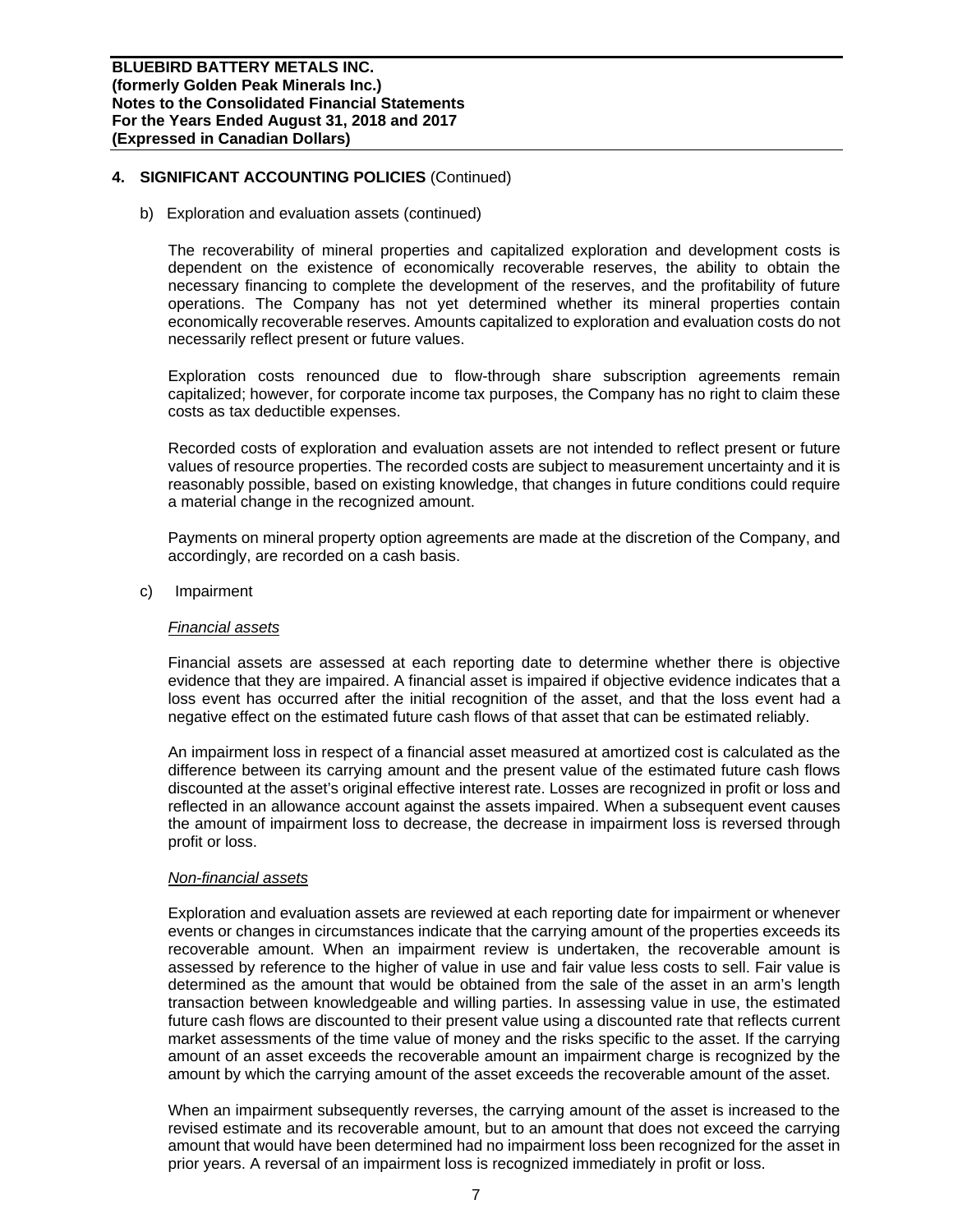#### d) Provisions

Provisions are recorded when a present legal or constructive obligation exists as a result of past events where it is probable that an outflow of resources embodying economic benefits will be required to settle the obligation, and a reliable estimate of the amount can be made. If the effect of the time value of money is material, provisions are determined by discounting the expected future cash flows at a pre-tax rate that reflects current market assessments of the time value of money and, where appropriate, the risks specific to the liability. Where discounting is used, the increase in the provision due to the passage of time is recognized as a finance cost. When some or all of the economic benefits required to settle a provision are expected to be recovered from a third party, the receivable is recognized as an asset if it is virtually certain that reimbursement will be received and the amount receivable can be measured reliably.

As at August 31, 2018, the Company has not incurred any decommissioning costs related to the exploration and evaluation of its mineral properties, and accordingly, no provision has been recorded for such site reclamation or abandonment.

e) Flow-through shares

Exploration expenditures for income tax purposes related to exploration and development activities funded by flow-through share arrangements are renounced to investors in accordance with the Government of Canada flow-through regulations. At the time flow-through shares are issued, there may be a potential premium paid on the flow-through shares calculated based on the difference between the share issuance price and the market price at the time of closing. A liability is recognized for the premium on the flow-through shares and is subsequently reversed and recorded as other income or deferred tax expense as the Company incurs qualifying Canadian exploration expenses. In instances where the Company has sufficient deductible temporary differences available to offset the deferred income tax liability created from renouncing qualifying expenditures, the realization of the deductible temporary differences will be shown as a deferred income tax recovery in operations in the period of renunciation.

The Company may also be subject to a Part XII.6 tax on flow-through proceeds renounced under certain rules, in accordance with the Government of Canada flow-through regulations. When applicable, this tax is accrued as an expense.

#### f) Share-based payments

The Company has an equity-settled share-based compensation plan. Equity-settled share-based payments to employees and others providing similar services are measured at the fair value of the equity instruments at the grant date. The fair value is measured at grant date and each tranche is recognized on a graded-vesting basis over the period in which options vest. At the end of each reporting period, the Company revises its estimate of the number of equity instruments expected to vest. The impact of the revision of the original estimates, if any, is recognized in profit or loss such that the cumulative expense reflects the revised estimate, with a corresponding adjustment to contributed surplus.

Equity-settled share-based payment transactions with parties other than employees are measured at the fair value of the goods or services received, except where that fair value cannot be estimated reliably, in which case they are measured at the fair value of the equity instruments granted, measured at the date the entity obtains the goods or the counterparty renders the service.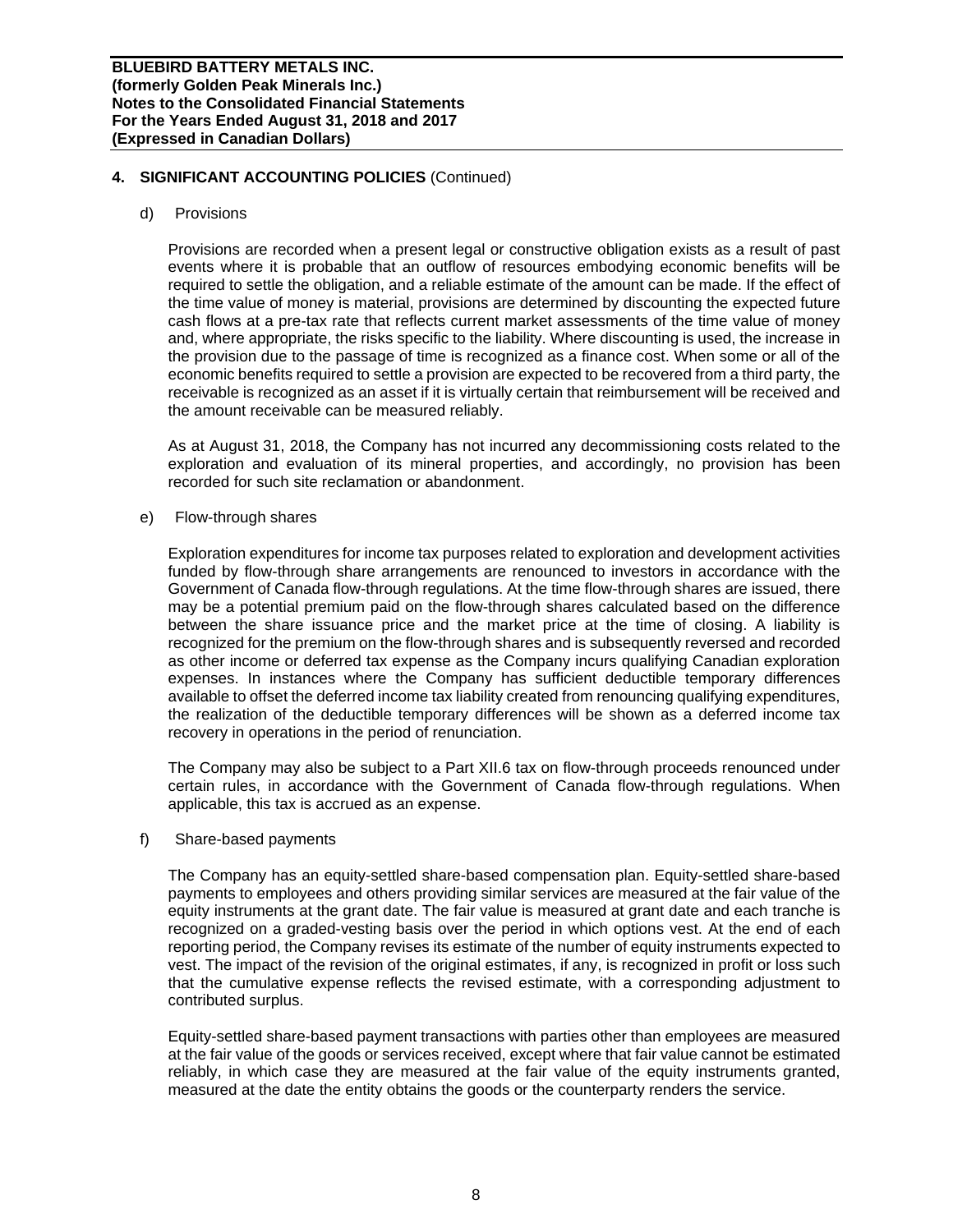## g) Loss per share

The Company presents basic and diluted loss per share data for its common shares, calculated by dividing the loss attributable to common shareholders of the Company by the weighted average number of common shares outstanding during the period. Diluted loss per share does not adjust the loss attributable to common shareholders or the weighted average number of common shares outstanding when the effect is anti-dilutive. The weighted average number of common shares outstanding is adjusted retrospectively for changes in capitalization, such as share splits, reverse splits or cancellations of common shares.

#### h) Income taxes

Income tax on profit or loss comprises current and deferred tax. Income tax is recognized in profit or loss, except to the extent that it relates to items recognized directly in equity, in which case it is recognized in equity.

Current tax is the expected tax payable or receivable on the taxable income or loss for the year, using tax rates enacted or substantively enacted at the statement of financial position date, and includes any adjustments to tax payable or receivable in respect of previous years.

Deferred income taxes are recorded using the liability method whereby deferred tax is recognized in respect of temporary differences between the carrying amounts of assets and liabilities for financial reporting purposes and the amounts used for taxation purposes.

Deferred tax is measured at the tax rates that are expected to be applied to temporary differences when they reverse, based on the laws that have been enacted or substantively enacted at the statement of financial position date. Deferred tax is not recognized for temporary differences that arise on the initial recognition of assets or liabilities in a transaction that is not a business combination and that affects neither accounting nor taxable profit or loss.

A deferred tax asset is recognized for unused tax losses, tax credits and deductible temporary differences, to the extent that it is probable that future taxable profits will be available against which they can be utilized. Deferred tax assets are reviewed at each reporting date and are reduced to the extent that it is no longer probable that the related tax benefit will be realized.

#### i) Financial instruments

### *Financial assets*

All financial assets are initially recorded at fair value and classified upon inception into one of the following four categories: held-to-maturity, AFS, loans and receivables or FVTPL.

- Financial assets classified as FVTPL are measured at fair value with unrealized gains and losses recognized in earnings. The Company has classified its cash as FVTPL.
- Financial assets classified as loans and receivables and held-to-maturity assets are measured at amortized cost.
- Financial assets classified as AFS are measured at fair value with unrealized gains and losses recognized in other comprehensive income and loss, except for losses in value that are considered other than temporary, which are recognized in earnings.

Transaction costs associated with FVTPL financial assets are expensed as incurred, while transaction costs associated with all other financial assets are included in the initial carrying amount of the asset.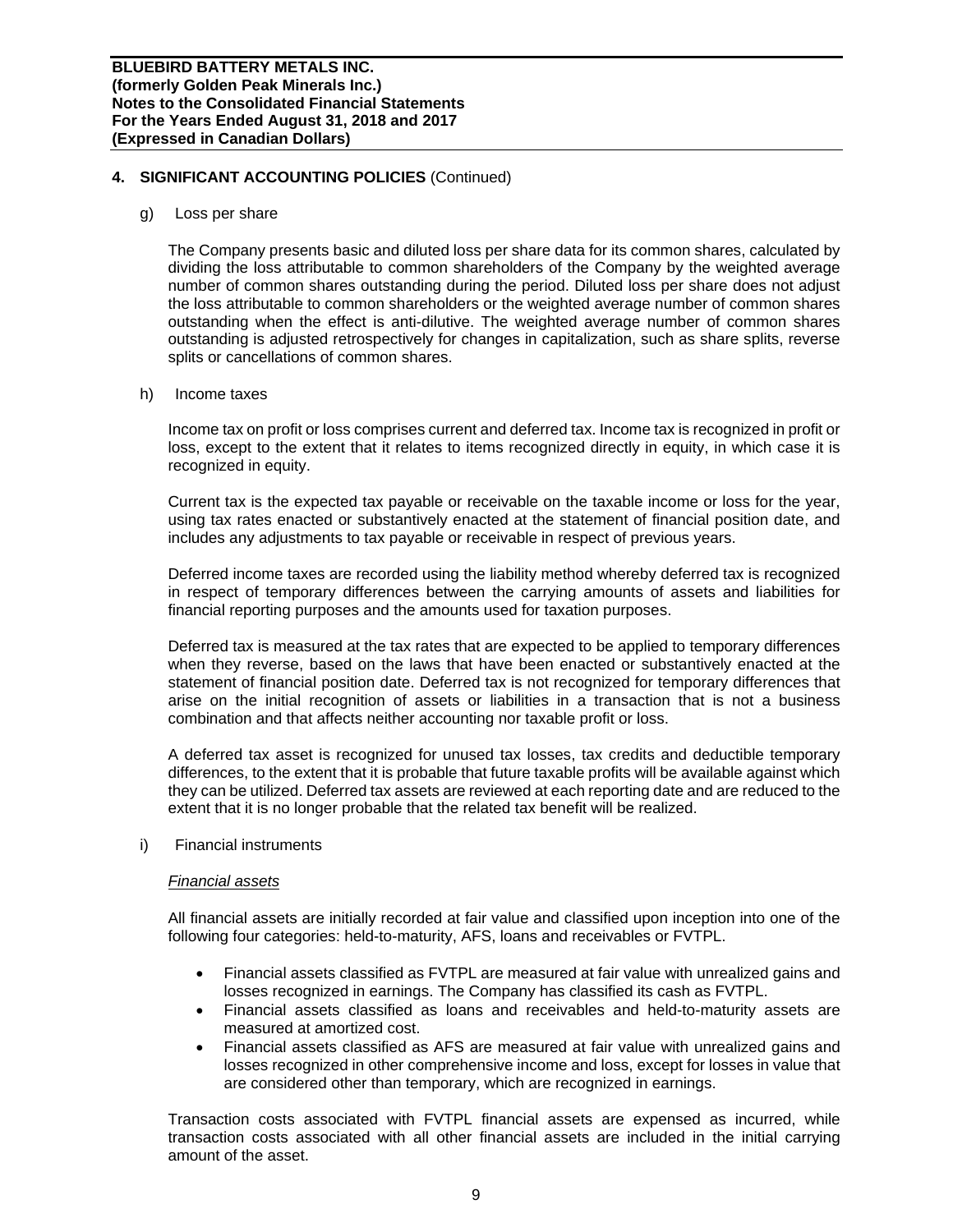i) Financial instruments (continued)

### *Financial liabilities*

All financial liabilities are initially recorded at fair value and designated upon inception as FVTPL or other financial liabilities.

- Financial liabilities classified as other financial liabilities are initially recognized at fair value less directly attributable transaction costs. After initial recognition, other financial liabilities are subsequently measured at amortized cost using the effective interest method. The effective interest method is a method of calculating the amortized cost of a financial liability and of allocating interest expense over the relevant period. The effective interest rate is the rate that discounts estimated future cash payments through the expected life of the financial liability or, where appropriate, a shorter period. The Company has classified its accounts payable as other financial liabilities.
- Financial liabilities classified as FVTPL include financial liabilities held-for-trading and financial liabilities designated upon initial recognition as FVTPL. Derivatives, including separated embedded derivatives, are also classified as held-for-trading and recognized at fair value with changes in fair value recognized in earnings unless they are designated as effective hedging instruments. Fair value changes on financial liabilities classified as FVTPL are recognized in earnings. The Company has no financial liabilities classified as FVTPL.

### *Fair value hierarchy*

Fair value measurements of financial instruments are required to be classified using a fair value hierarchy that reflects the significance of inputs used in making the measurements. The levels of the fair value hierarchy are defined as follows:

- Level 1: Quoted prices (unadjusted) in active markets for identical assets or liabilities.
- Level 2: Inputs other than quoted prices included within Level 1 that are observable for the asset or liability, either directly or indirectly.
- Level 3: Inputs for assets or liabilities that are not based on observable market data.
- j) New accounting standards adopted during the year

### *Amendments to IFRS 7 Financial Instruments*

These amendments require that the following changes in liabilities arising from financing activities are disclosed (to the extent necessary): (i) changes from financing cash flows; (ii) changes arising from obtaining or losing control of subsidiaries or other businesses; (iii) the effect of changes in foreign exchange rates; (iv) changes in fair values; and (v) other changes. One way to fulfil the new disclosure requirement is to provide a reconciliation between the opening and closing balances in the statement of financial position for liabilities arising from financing activities. Finally, the amendments state that changes in liabilities arising from financing activities must be disclosed separately from changes in other assets and liabilities. This amendment is effective for reporting periods beginning on or after January 1, 2017.

The Company adopted the amendments to IFRS 7 during the year ended August 31, 2018 with no significant impact on its consolidated financial statements.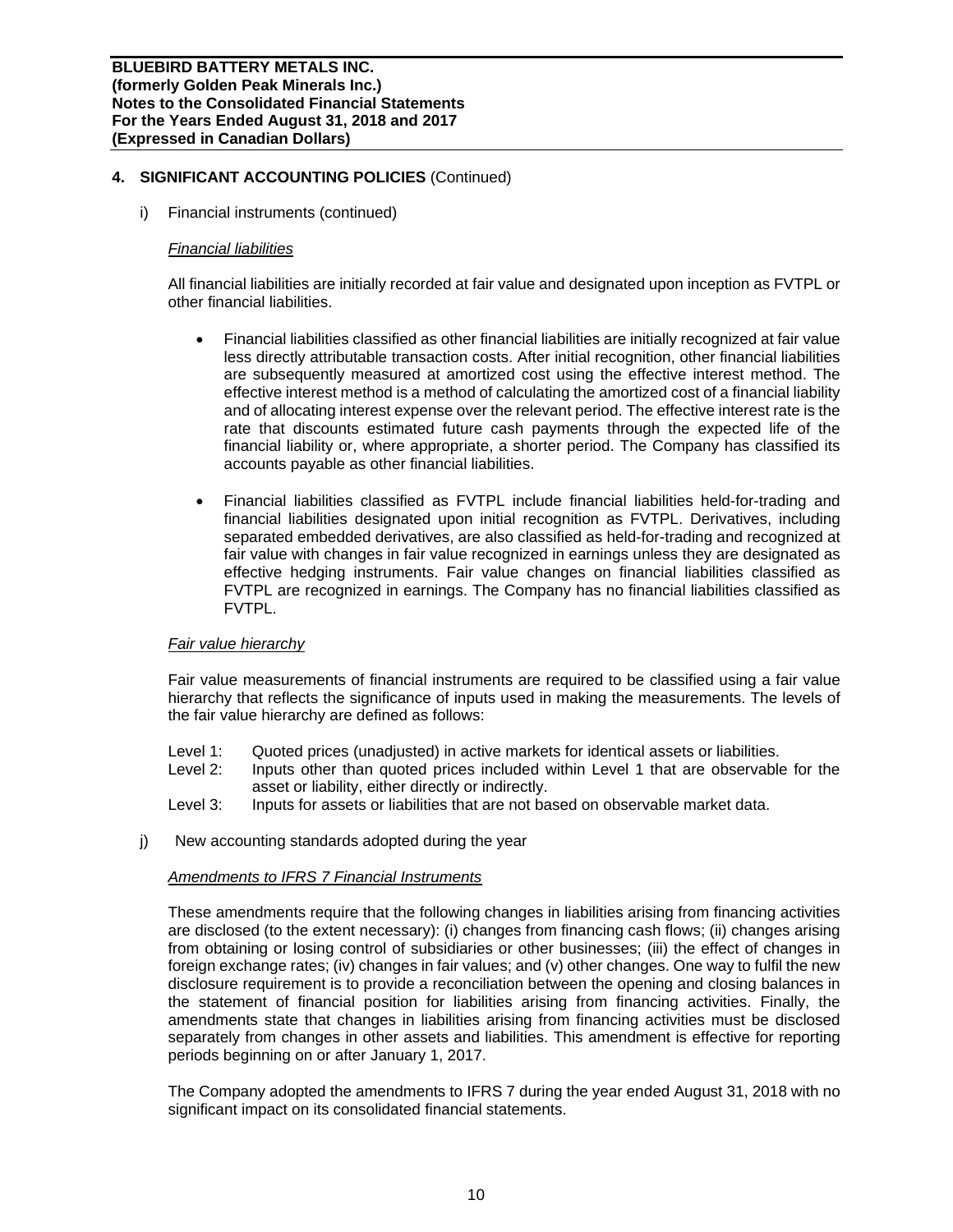## k) New accounting standards issued but not yet effective

### *IFRS 9 Financial Instruments*

IFRS 9 introduces new requirements for classifying and measuring financial assets and liabilities. Additional amendments include introduction of a new hedge accounting model and a new expected-loss impairment model. This standard is effective for annual periods beginning on or after January 1, 2018. Adoption of this accounting standard is not expected to have a material impact on the Company's consolidated financial statements.

## *IFRS 2 Share-based Payments*

In June 2016 the Board issued the final amendments to IFRS 2, which amended (a) the effects that vesting conditions have on the measurement of a cash-settled share-based payment; (b) the accounting for modification of the terms of a share-based payment that changes the classification of the transaction from cash-settled to equity settled; and (c) classification of share-based payment transactions with net settlement features. This standard is effective for annual periods beginning on or after January 1, 2018. Adoption of this accounting standard is not expected to have a material impact on the Company's consolidated financial statements.

## *IFRS 15 Revenue from Contracts with Customers*

On May 28, 2014 the IASB issued IFR 15, which will replace IAS 11 *Construction Contracts*, IAS 18 *Revenue*, IFRIC 13 *Customer Loyalty Programmes*, IFRIC 15 *Agreements for the Construction of Real Estate*, IFRIC 18 *Transfers of Assets from Customers* and SIC 31 *Revenue - Barter Transactions Involving Advertising Services*. The standard contains a single model that applies to contracts with customers and two approaches to recognizing revenue: at a point in time; or over time. The model features a contract-based five-step analysis of transactions to determine whether, how much and when revenue is recognized. New estimates and judgmental thresholds have been introduced, which may affect the amount and/or timing of revenue recognized. The new standard applies to contracts with customers. It does not apply to insurance contracts, financial instruments or lease contracts, which fall in the scope of other IFRS. This standard is effective for annual periods beginning on or after January 1, 2018. Adoption of this accounting standard is not expected to have a material impact on the Company's consolidated financial statements.

### *IFRS 16 Leases*

On January 13, 2016 the IASB issued IFRS 16. This standard introduces a single lessee accounting model and requires a lessee to recognize assets and liabilities for all leases with a term of more than 12 months, unless the underlying asset is of low value. A lessee is required to recognize a right-of-use asset representing its right to use the underlying asset and a lease liability representing its obligation to make lease payments. This standard substantially carries forward the lessor accounting requirements of IAS 17 *Leases*, while requiring enhanced disclosures to be provided by lessors. Other areas of the lease accounting model have been impacted, including the definition of a lease. The new standard is effective for annual periods beginning on or after January 1, 2019. Earlier application is permitted for entities that apply IFRS 15 at or before the date of initial adoption of IFRS 16. The Company is currently evaluating the impact that this new accounting standard is expected to have on its consolidated financial statements.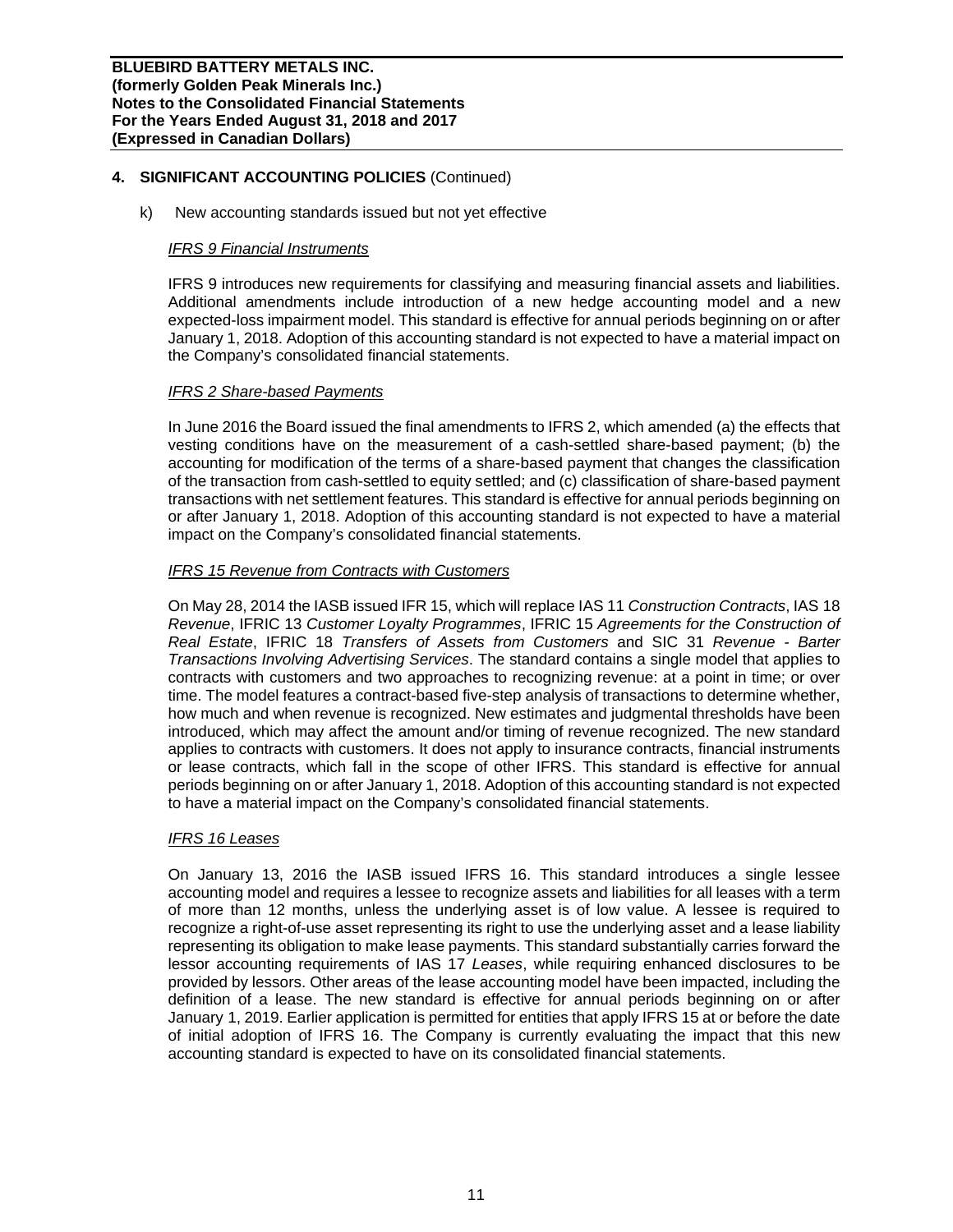## **5. CRITICAL ACCOUNTING ESTIMATES AND JUDGMENTS**

The Company makes estimates and assumptions about the future that affect the reported amounts of assets and liabilities. Estimates and judgments are continually evaluated based on historical experience and other factors, including expectations of future events that are believed to be reasonable under the circumstances. In the future, actual experience may differ from these estimates and assumptions.

The effect of a change in an accounting estimate is recognized prospectively by including it in comprehensive income/loss in the year of the change, if the change affects that year only, or in the year of the change and future years, if the change affects both.

### *Critical judgments in applying accounting policies*

Information about critical judgments in applying accounting policies that have the most significant risk of causing material adjustment to the carrying amounts of assets and liabilities recognized in the consolidated financial statements within the next financial year are discussed below:

a) Impairment of exploration and evaluation assets

The application of the Company's accounting policy for exploration and evaluation expenditures and impairment of the capitalized expenditures requires judgment in determining whether it is likely that future economic benefits will flow to the Company, which may be based on assumptions about future events or circumstances. Estimates and assumptions made may change if new information becomes available. If, after expenditure is capitalized, information becomes available suggesting that the recovery of expenditure is unlikely, the amount capitalized is written off in profit or loss in the year the new information becomes available.

b) Title to mineral property interests

Although the Company has taken steps to verify title to mineral properties in which it has an interest, these procedures do not guarantee the Company's title. Such properties may be subject to prior agreements or transfers and title may be affected by undetected defects.

c) Income taxes

Significant judgment is required in determining the provision for income taxes. There are many transactions and calculations undertaken during the ordinary course of business for which the ultimate tax determination is uncertain. The Company recognizes liabilities and contingencies for anticipated tax audit issues based on the Company's current understanding of the tax law. For matters where it is probable that an adjustment will be made, the Company records its best estimate of the tax liability, including the related interest and penalties in the current tax provision. Management believes they have adequately provided for the probable outcome of these matters; however, the final outcome may result in a materially different outcome than the amount included in the tax liabilities.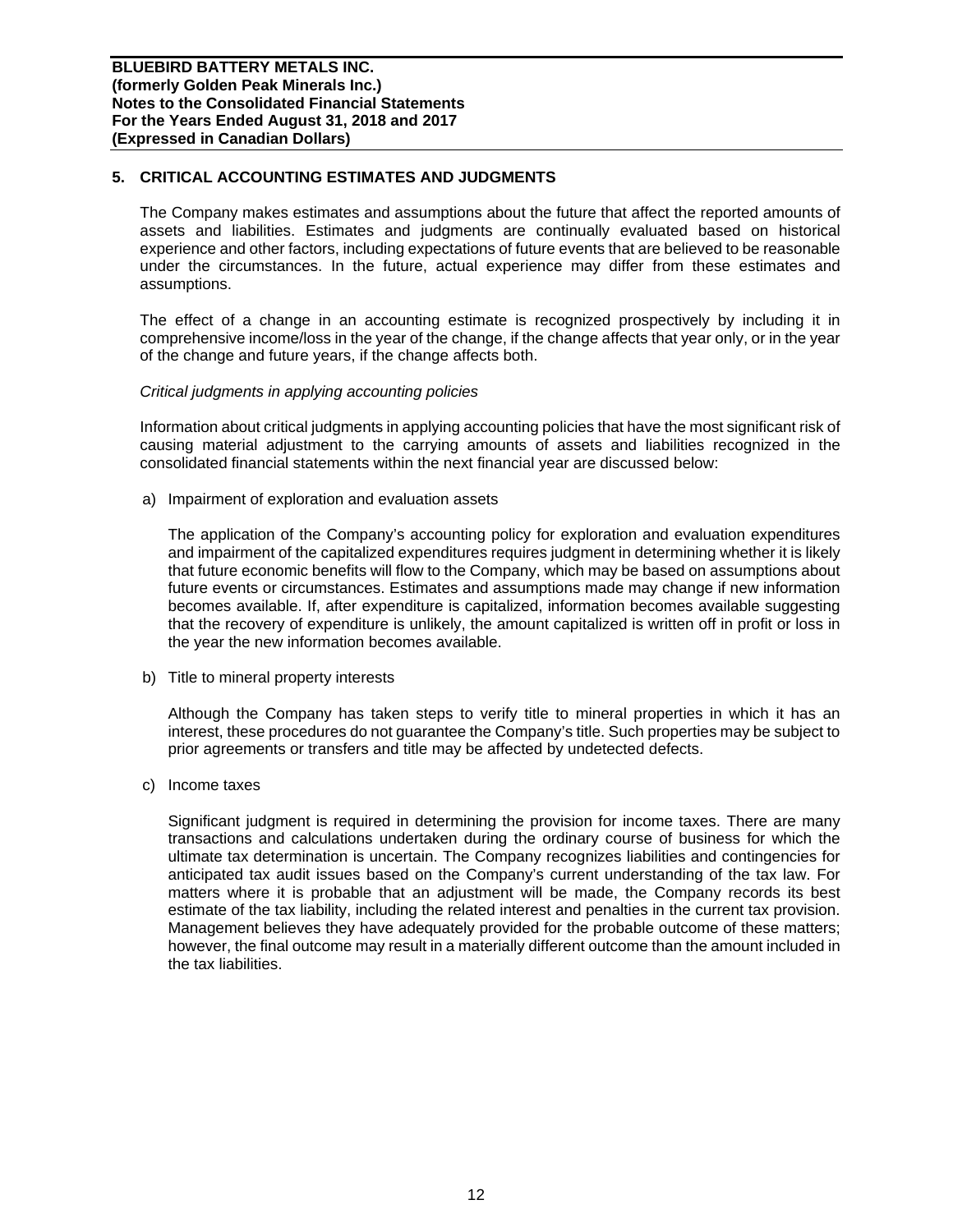## **5. CRITICAL ACCOUNTING ESTIMATES AND JUDGMENTS** (Continued)

#### c) Income taxes (continued)

In addition, the Company recognizes deferred tax assets relating to tax losses carried forward to the extent that it is probable that taxable profit will be available against which a deductible temporary difference can be utilized. This is deemed to be the case when there are sufficient taxable temporary differences relating to the same taxation authority and the same taxable entity that are expected to reverse in the same year as the expected reversal of the deductible temporary difference, or in years into which a tax loss arising from the deferred tax asset can be carried back or forward. However, utilization of the tax losses also depends on the ability of the taxable entity to satisfy certain tests at the time the losses are recouped.

#### d) Going concern risk assessment

The Company's ability to continue its operations and to realize assets at their carrying values is dependent upon its ability to fund its existing acquisition and exploration commitments on its exploration and evaluation assets when they come due, which would cease to exist if the Company decides to terminate its commitments, and to cover its operating costs. The Company may be able to generate working capital to fund its operations by the sale of its exploration and evaluation assets or raising additional capital through equity markets. However, there is no assurance it will be able to raise funds in the future. These consolidated financial statements do not give effect to any adjustments required to realize it assets and discharge its liabilities in other than the normal course of business and at amounts different from those reflected in the accompanying consolidated financial statements.

### *Key sources of estimation uncertainty*

The following are key assumptions concerning the future and other key sources of estimation uncertainty that have a significant risk of resulting in material adjustments to the consolidated financial statements.

a) Decommissioning liabilities

Rehabilitation provisions have been created based on the Company's internal estimates. Assumptions, based on the current economic environment, have been made that management believes are a reasonable basis upon which to estimate the future liability. These estimates take into account any material changes to the assumptions that occur when reviewed regularly by management. Estimates are reviewed annually and are based on current regulatory requirements. Significant changes in estimates of contamination, restoration standards and techniques will result in changes to provisions from year to year. Actual rehabilitation costs will ultimately depend on future market prices for the rehabilitation costs that will reflect the market condition at the time the rehabilitation costs are actually incurred.

The final cost of the currently recognized rehabilitation provisions may be higher or lower than currently provided for. As at August 31, 2018, the Company has no known rehabilitation requirements, and accordingly, no provision has been made.

b) Fair value of stock options granted

The Company uses the Black-Scholes option pricing model to value the stock options granted during the year. The Black-Scholes model was developed for use in estimating the fair value of traded options that have no vesting restrictions and are fully transferable. The model requires management to make estimates that are subjective and may not be representative of actual results. Changes in assumptions can materially affect estimates of fair values.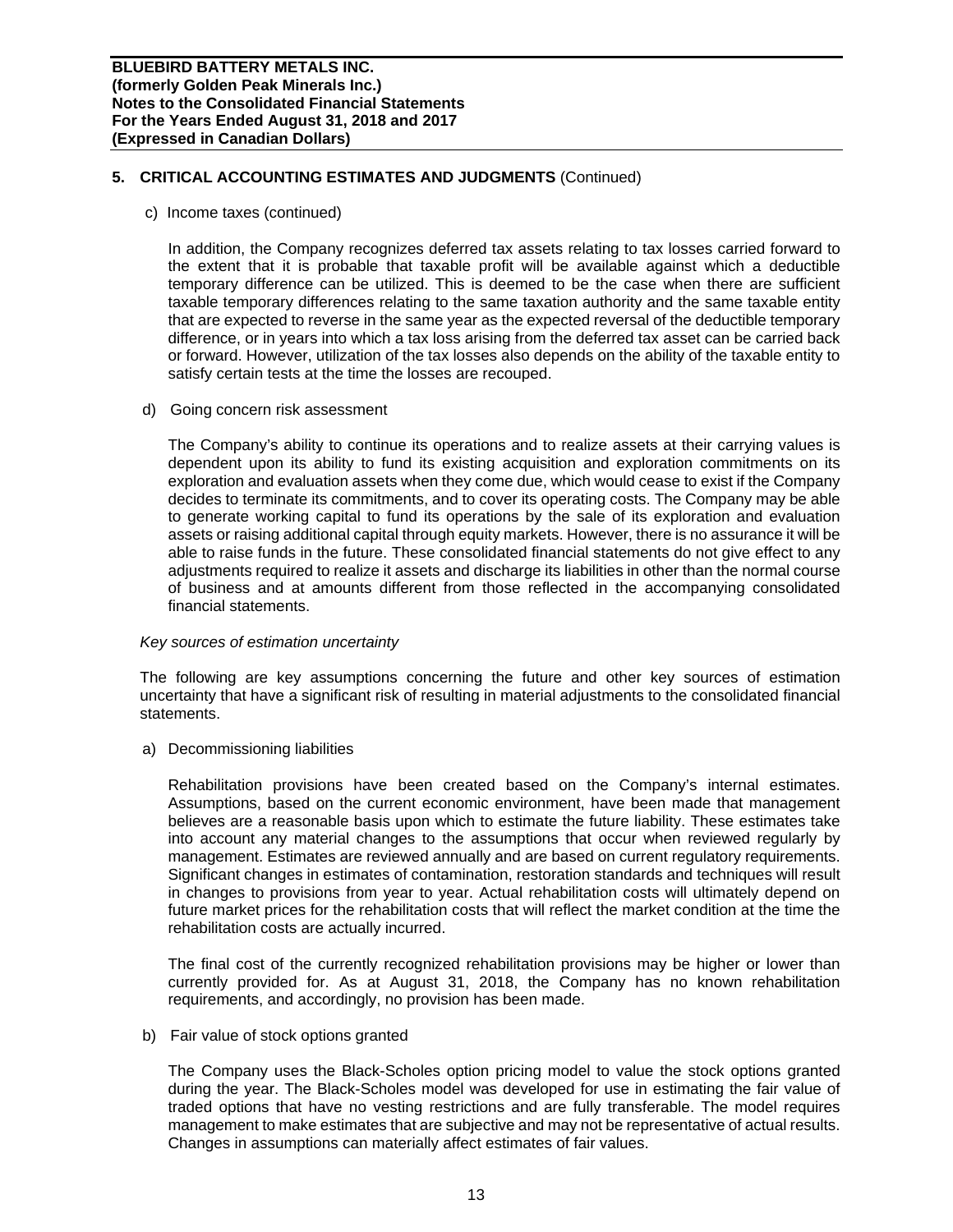### **6. EXPLORATION AND EVALUATION ASSETS**

Total costs incurred on exploration and evaluation assets are summarized as follows:

|                                                                                                                                             | <b>Atikwa</b><br>Lake/Maybrun<br><b>Properties</b> | Hemlo<br><b>Properties</b>                              | <b>Canegrass</b><br>Property         | <b>Ashburton</b><br>Property |    | <b>Batt</b><br>Property | Other<br><b>Properties</b>                      |    | <b>Total</b>                                                         |
|---------------------------------------------------------------------------------------------------------------------------------------------|----------------------------------------------------|---------------------------------------------------------|--------------------------------------|------------------------------|----|-------------------------|-------------------------------------------------|----|----------------------------------------------------------------------|
| <b>Acquisition Costs</b>                                                                                                                    |                                                    |                                                         |                                      |                              |    |                         |                                                 |    |                                                                      |
| Balance, August 31, 2016<br>Acquisition and option payments (cash)<br>Acquisition and option payments (shares)<br>Claim costs<br>Impairment | \$<br>61.209<br>56,480<br>607,000<br>1,264         | \$<br>205.000<br>2,074,500<br>10,522                    | \$                                   | \$                           | S  |                         | 307.750<br>50,000<br>110,000<br>(467, 750)      | \$ | 368.959<br>311,480<br>2,791,500<br>11,786<br>(467, 750)              |
| Balance, August 31, 2017<br>Acquisition and option payments (cash)<br>Acquisition and option payments (shares)<br>Claim costs<br>Impairment | 725,953<br>1,331<br>(17,000)                       | 2,290,022<br>883,500<br>1,016<br>(3, 174, 538)          | 50,000<br>945,707                    | 25,000                       |    | 25,000<br>67,500        |                                                 |    | 3,015,975<br>100,000<br>1,896,707<br>2,347<br>(3, 191, 538)          |
| Balance, August 31, 2018                                                                                                                    | \$<br>710,284                                      | \$                                                      | \$<br>995,707                        | \$<br>25,000                 | \$ | 92,500                  | \$                                              | \$ | 1,823,491                                                            |
| <b>Deferred Exploration Expenditures</b>                                                                                                    |                                                    |                                                         |                                      |                              |    |                         |                                                 |    |                                                                      |
| Balance, August 31, 2016<br>Camp and other<br>Geological<br>Geophysics<br>Impairment                                                        | 72,223<br>108,823                                  | \$<br>438,161<br>346,460<br>129,762                     | \$                                   | \$                           | \$ |                         | \$<br>25,000<br>80,173<br>159,647<br>(264, 820) | \$ | 25,000<br>590,557<br>614,930<br>129,762<br>(264, 820)                |
| Balance, August 31, 2017<br>Camp and other<br>Drilling<br>Geological<br>Geophysics<br>Impairment                                            | 181,046<br>6,000<br>84,350<br>(12.628)             | 914,383<br>15,100<br>13,750<br>158,523<br>(1, 101, 756) | 5,077<br>90,933<br>114,911<br>63,972 | 4,685<br>3,335               |    | 48,629                  |                                                 |    | 1,095,429<br>30,862<br>90,933<br>264,975<br>222,495<br>(1, 114, 384) |
| Balance, August 31, 2018                                                                                                                    | \$<br>258,768                                      | \$                                                      | \$<br>274,893                        | \$<br>8,020                  | \$ | 48,629                  | \$                                              | \$ | 590,310                                                              |
| <b>Total Exploration and Evaluation Assets</b>                                                                                              |                                                    |                                                         |                                      |                              |    |                         |                                                 |    |                                                                      |
| Balance, August 31, 2017                                                                                                                    | \$<br>906,999                                      | 3,204,405                                               | \$                                   | \$<br>$\blacksquare$         |    |                         | $\blacksquare$                                  | S  | 4,111,404                                                            |
| Balance, August 31, 2018                                                                                                                    | \$<br>969,052                                      | \$                                                      | \$<br>1,270,600                      | \$<br>33,020                 | \$ | 141,129                 | \$                                              | S  | 2,413,801                                                            |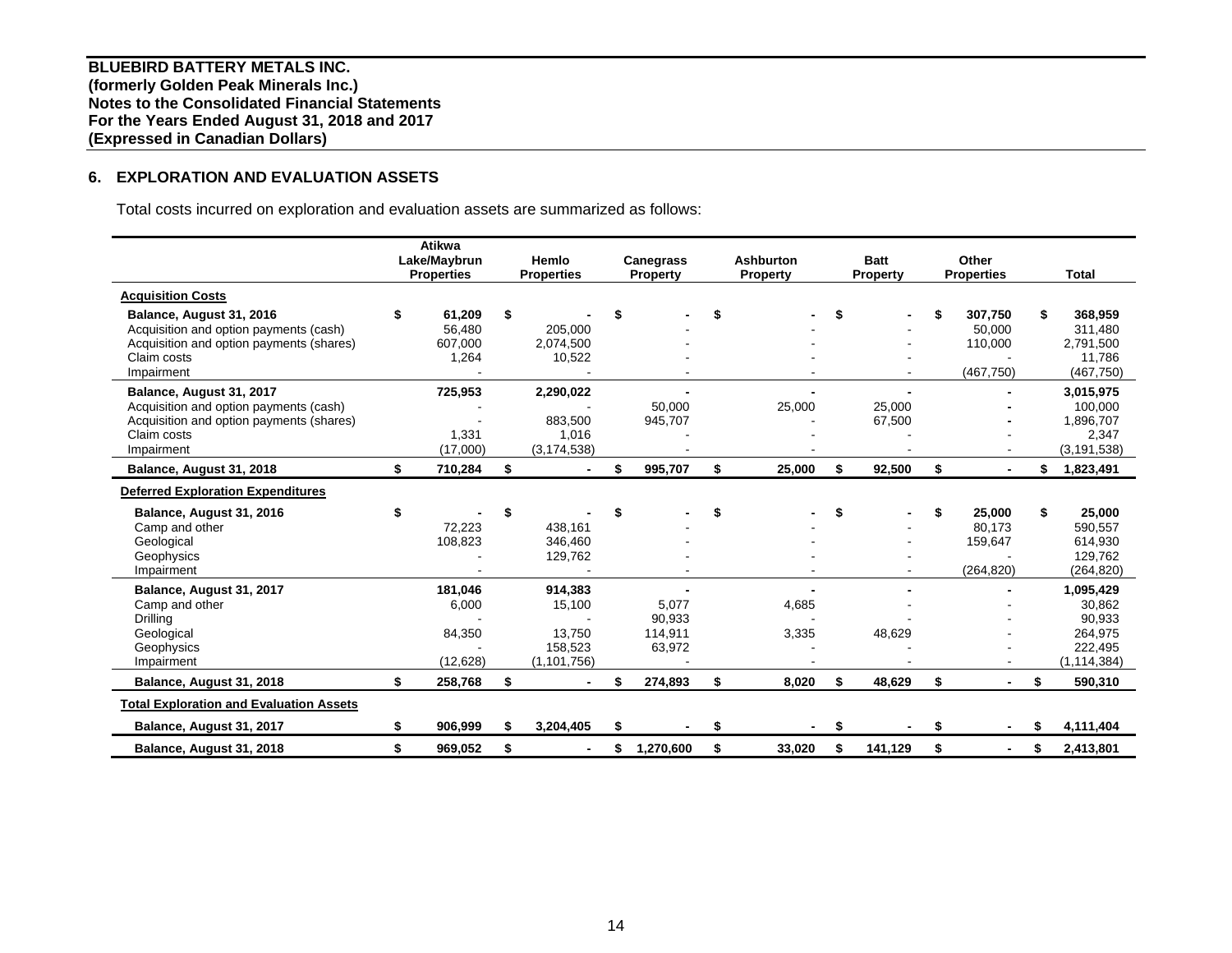a) Atikwa Lake / Maybrun Properties

On February 4, 2016, the Company entered into an agreement to acquire a 100% undivided interest in 20 mineral claims located in Ontario. As consideration, the Company issued 75,000 common shares of the Company at a value of \$60,000.

In March 2017, an additional four claims were acquired for \$6,480.

On April 7, 2017, the Company entered into an agreement to acquire a 100% interest in the Maybrun Property located in Ontario. As consideration, the Company issued 1,200,000 common shares at a value of \$600,000 and paid \$40,000 in cash.

The vendors retain a 2% net smelter return royalty ("NSR") on the property. The Company has the option to purchase 1% of the 2% NSR (one-half) at a price of \$1,000,000.

On June 19, 2017, the Company entered into an option agreement to acquire additional claims on the Atikwa Lake Property. Under the terms of the option agreement, the Company could earn a 100% interest by making payments as follows:

- Issuing 25,000 common shares of the Company (issued) and making a cash payment of \$10,000 (paid) upon approval by the TSX-V;
- Issuing 25,000 common shares of the Company and making a cash payment of \$25,000 by June 23, 2018;
- Issuing 50,000 common shares of the Company and making a cash payment of \$35,000 by June 23, 2019; and
- Issuing 85,000 common shares of the Company and making a cash payment of \$60,000 by June 23, 2020.

The Company was also required to incur exploration expenditures on the additional claims as follows:

- **•** \$50,000 on or before June 19, 2018;
- An additional \$75,000 on or before June 19, 2019; and
- An additional \$150,000 on or before June 19, 2020.

The vendors retained a 2% NSR on the property. The Company had the option to purchase 1% of the 2% NSR (one-half) at a price of \$1,000,000.

On April 6, 2018, the Company provided termination notice to the vendors of the June 19, 2017 option agreement. The Company recorded an impairment of \$29,628 as a result of the termination.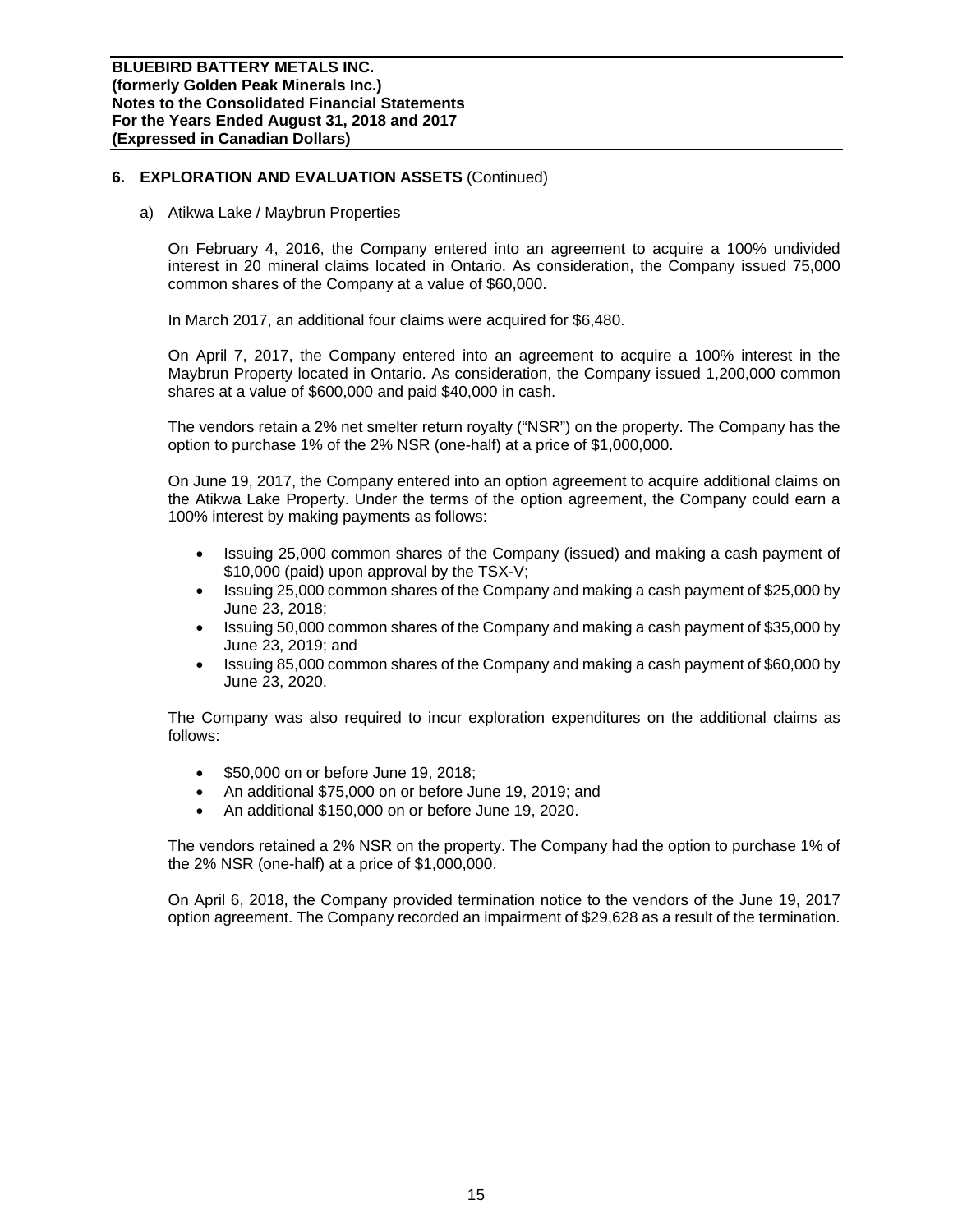#### b) Hemlo Properties

#### *Heikki Property*

On October 28, 2016, and as amended November 17, 2017, the Company entered into four option agreements to acquire the Esa, Kulta, Seija and Soturi properties, collectively, the Heikki Property, located in Ontario. Under the terms of the option agreement, the Company can earn a 100% interest by making payments as follows:

- Issuing 2,600,000 common shares of the Company (issued) and making a cash payment of \$105,000 (paid) upon approval by the TSX-V;
- Issuing 3,100,000 common shares of the Company (issued) by January 31, 2018; and
- Issuing 1,750,000 common shares of the Company by November 17, 2018.

The vendors retain a 3% NSR on each of the four properties. The Company has the option to purchase 1% of the 3% NSR (one-third) at a price of \$500,000.

On April 6, 2018, the Company provided termination notice to the vendors of the Heikki Property. The Company issued 3,100,000 common shares of the Company valued at \$883,500 in relation to the January 31, 2018 payment. The Company recorded an impairment of \$2,997,499 as a result of the termination.

### *Hemlo East*

On January 27, 2017, the Company entered into an option agreement to acquire the Hemlo East Property, located in Ontario. Under the terms of the option agreement, the Company could earn a 100% interest by making payments as follows:

- Issuing 750,000 common shares of the Company (issued and valued at \$352,500) and making a cash payment of \$100,000 (paid) upon approval by the TSX-V;
- Issuing 500,000 common shares of the Company and making a cash payment of \$100,000 by February 8, 2018;
- Issuing 500,000 common shares of the Company and making a cash payment of \$100,000 by February 8, 2019; and
- Issuing 500,000 common shares of the Company and making a cash payment of \$40,000 by February 8, 2020.

The Company was also required to incur exploration expenditures on the property as follows:

- **•** \$600,000 on or before January 27, 2018;
- An additional \$600,000 on or before January 27, 2019; and
- An additional \$600,000 on or before January 27, 2020.

The vendor retained a 2.5% NSR on the property. The Company had the option to purchase 0.5% of the 2.5% NSR (one-fifth) at a price of US \$1,000,000.

On January 31, 2018, the Company provided termination notice to the vendor of the Hemlo East Property. The Company recorded an impairment of \$591,195 as a result of the termination.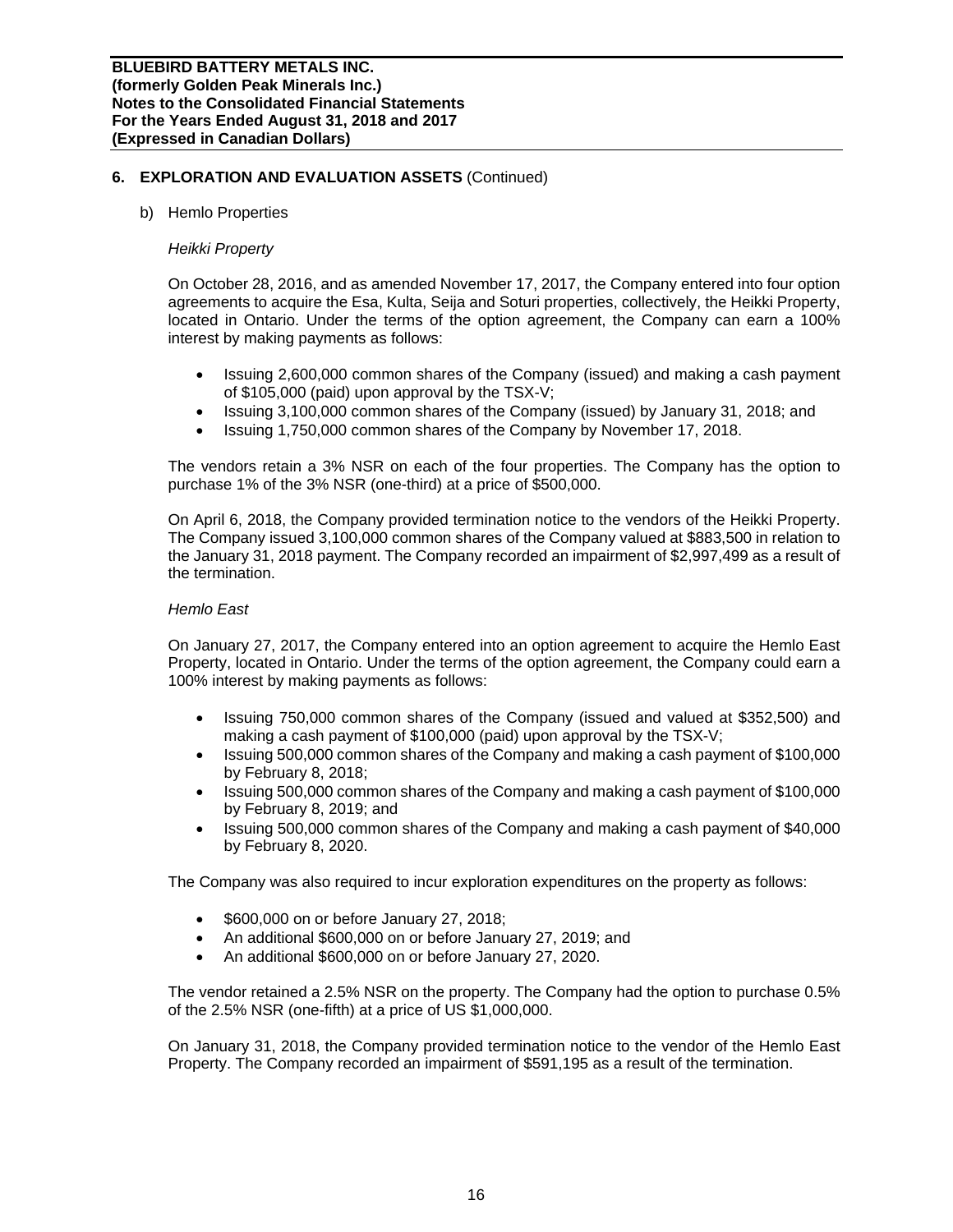b) Hemlo Properties (continued)

#### *Hemlo East Extension and Hemlo West*

On May 31, 2017, and as amended December 18, 2017 and January 31, 2018, the Company entered into two agreements to acquire additional claims in the Hemlo area. Under the terms of the agreements, the Company could earn a 100% interest by making payments as follows:

- Issuing 2,200,000 common shares of the Company upon approval by the TSX-V (issued and valued at \$682,000); and
- Issuing 1,000,000 common shares of the Company and making a cash payment of \$500,000 by March 2, 2018.

The vendors retained a 2% NSR on each property. The Company had the option to purchase 1% of each 2% NSR (one-half) at a price of \$1,000,000 each.

On April 6, 2018, the Company provided termination notice to the vendors of the Hemlo East Extension Property and Hemlo West Property. The Company recorded an impairment of \$687,600 as a result of the terminations.

c) Canegrass Property

On March 15, 2018, the Company entered into an option agreement with Trafalgar Resources Pty. Ltd. ("Trafalgar") to acquire a 100% interest in the Canegrass Property, located in the Mount Magnet region of Western Australia, Australia.

In consideration, the Company must make payments as follows:

- Cash payment of \$25,000 (paid) and issuance of 3,000,000 common shares of the Company (issued and valued at \$870,000) upon approval by the TSX-V (approval received on March 21, 2018);
- Issuance of an additional 1,875,000 common shares of the Company on or before March 21, 2019; and
- Issuance of an additional 1,875,000 common shares of the Company on or before March 21, 2020.

The Company must also incur exploration expenditures as follows:

- **\$500,000 on or before March 21, 2019;**
- An additional \$1,000,000 on or before March 21, 2020; and
- An additional \$1,500,000 on or before March 21, 2021.

A finder's fee of 261,058 shares (issued and valued at \$75,707) was paid in relation to the agreement. Subject to further TSX-V approval, a discovery bonus of 1,500,000 common shares of the Company will be issued in the event of discovery of a copper/cobalt equivalent resource of 250,000 ounces or greater on the Canegrass Property.

The Company also paid a \$25,000 letter of intent ("LOI") fee to Trafalgar during the year ended August 31, 2018.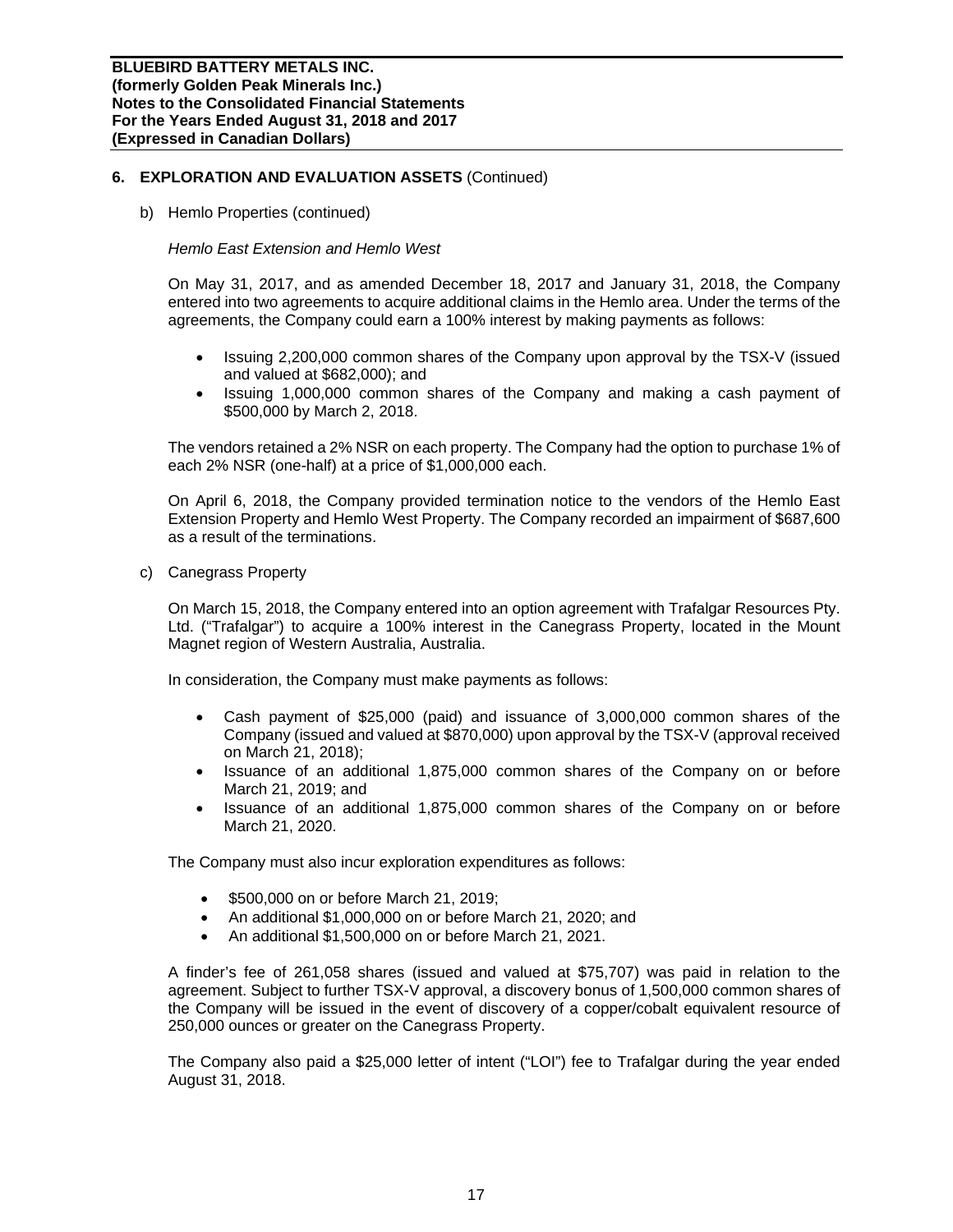d) Ashburton Project

On August 8, 2018, the Company entered into an agreement to acquire a 100% interest in the Ashburton project, located in Western Australia, Australia.

In consideration, the Company must make payments as follows:

- Issuing common shares of the Company worth \$750,000 upon completion; and
- Issuing common shares of the Company worth \$750,000 on the first anniversary of the completion date.

The Company also paid a \$25,000 LOI fee to the vendor during the year ended August 31, 2018.

e) Batt Property

On March 26, 2018, the Company entered into an option agreement with Strategic Metals Ltd. ("Strategic") to acquire an 80% interest in the Batt Property, located in Yukon Territory.

In consideration, the Company paid cash of \$25,000 and issued 250,000 common shares of the Company valued at \$67,500.

The Company must also incur exploration expenditures as follows:

- **•** \$50,000 on or before March 31, 2019;
- An additional \$150,000 on or before March 31, 2020; and
- An additional \$300,000 on or before March 31, 2021.

Strategic retains a 1% NSR on the property. In the case the option agreement terms are met, a joint venture ("JV") will be formed between the Company and Strategic. Should Strategic's JV participation drop below 10%, the NSR will increase to 2%. At that time, the Company may repurchase 1% (one-half) of the NSR for \$1,000,000, subject to further TSX-V approval.

#### *Other Properties*

f) Grenfell Property

On October 13, 2016, the Company entered into an option agreement to acquire the Grenfell Property, located in Ontario. Under the terms of the option agreement, the Company could earn a 100% interest by making payments as follows:

- Issuing 250,000 common shares of the Company (issued) and making a cash payment of \$50,000 (paid) upon approval by the TSX-V;
- Issuing 250,000 common shares of the Company and making a cash payment of \$50,000 by October 26, 2017;
- Issuing 250,000 common shares of the Company and making a cash payment of \$50,000 by October 26, 2018; and
- Issuing 250,000 common shares of the Company and making a cash payment of \$50,000 by October 26, 2019.

In the event of a minimum discovery of 1,000,000 ounces of gold or gold equivalent resource, the Company would pay a bonus of \$1,000,000 to the optionor upon completion of a National Instrument 43-101 *Standards of Disclosure for Mineral Projects* compliant report.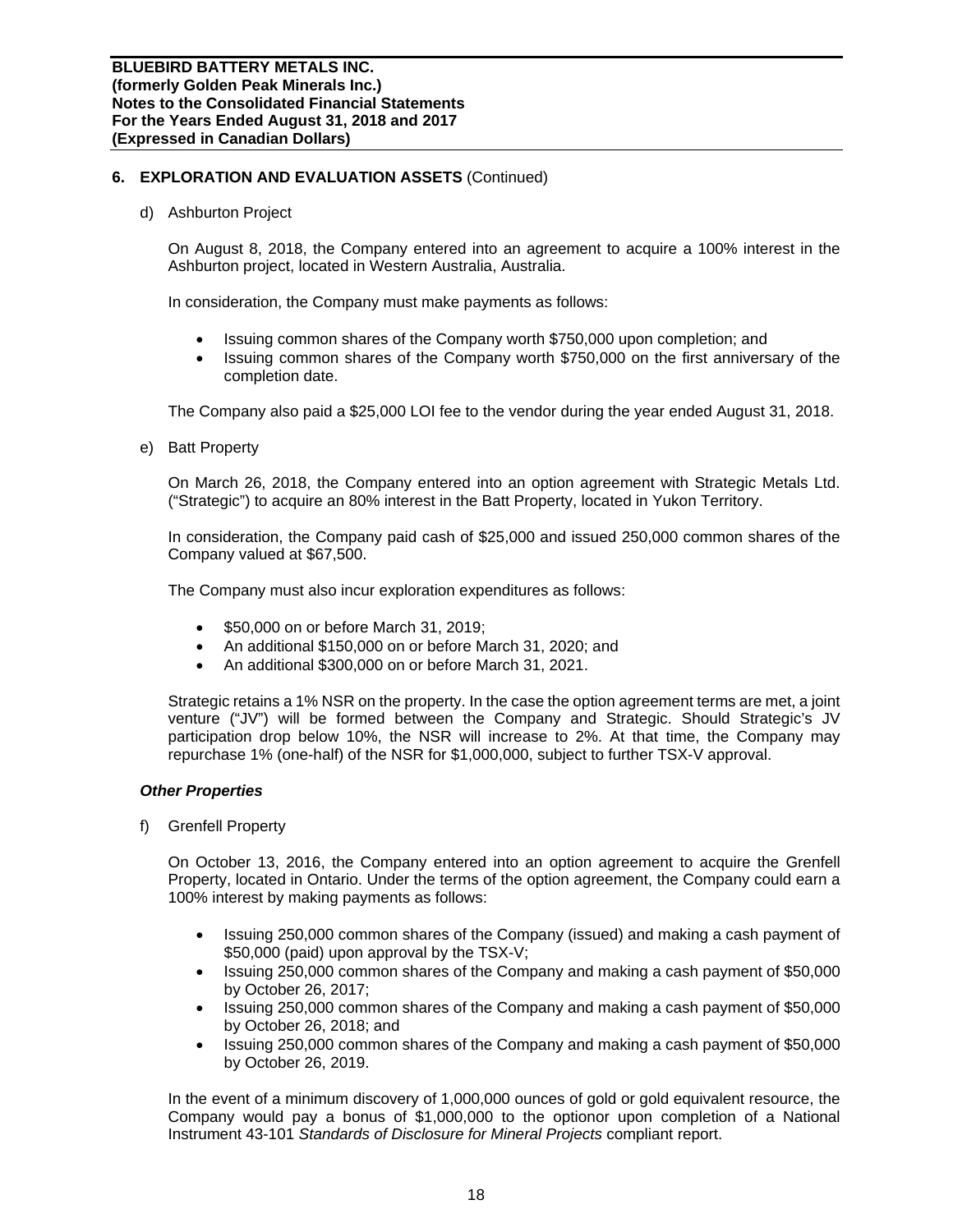f) Grenfell Property (continued)

The original vendor retained a 2% NSR on the property. The Company had the option to purchase 1% of the 2% NSR (one-half) at a price of \$1,000,000.

The Company determined it would not make the payment of 250,000 common shares and \$50,000 due on October 26, 2017. The property was written down to \$nil on August 31, 2017.

g) Lac Lapointe Property

On February 15, 2016, the Company entered into an option agreement to acquire a 100% undivided interest in 20 mineral claims located in Quebec. Under the terms of the option agreement, the Company could earn a 100% interest by making payments as follows:

- Issuing 132,500 common shares of the Company upon approval by the TSX-V (issued);
- Cash payment of \$40,000 on or before August 15, 2017; and
- Cash payment of \$100,000 on or before February 15, 2019.

The vendor retained a 2% gross overriding royalty return ("GORR") on the property. The Company had the option to purchase 1% of the 2% GORR (one-half) at a price of \$1,000,000.

The Company did not make the payment of \$40,000 due on August 15, 2017. Accordingly, the property was written down to \$nil.

h) Foubert Lake Property

On June 26, 2015, the Company entered into an agreement to acquire a 100% undivided interest in 11 mineral claims located in Quebec. As consideration, the Company paid a total of \$11,000 in cash and issued a total of 240,000 common shares of the Company at a value of \$144,000.

The vendor retains a 1% NSR on the property. The Company has the option to purchase the NSR at a price of \$500,000.

At August 31, 2017, the Company determined that the value of the property was impaired, and it was written down to \$nil.

i) Oyster Property

On September 23, 2015, the Company entered into an agreement to acquire a 100% undivided interest in four mineral claims located in Manitoba. As consideration, the Company issued 100,000 common shares of the Company at a value of \$60,000.

The vendor retains a 3% GORR on the property. The Company has the option to purchase 1% of the 3% GORR (one-third) at a price of \$1,000,000.

At August 31, 2017, the Company determined that the value of the property was impaired, and it was written down to \$nil.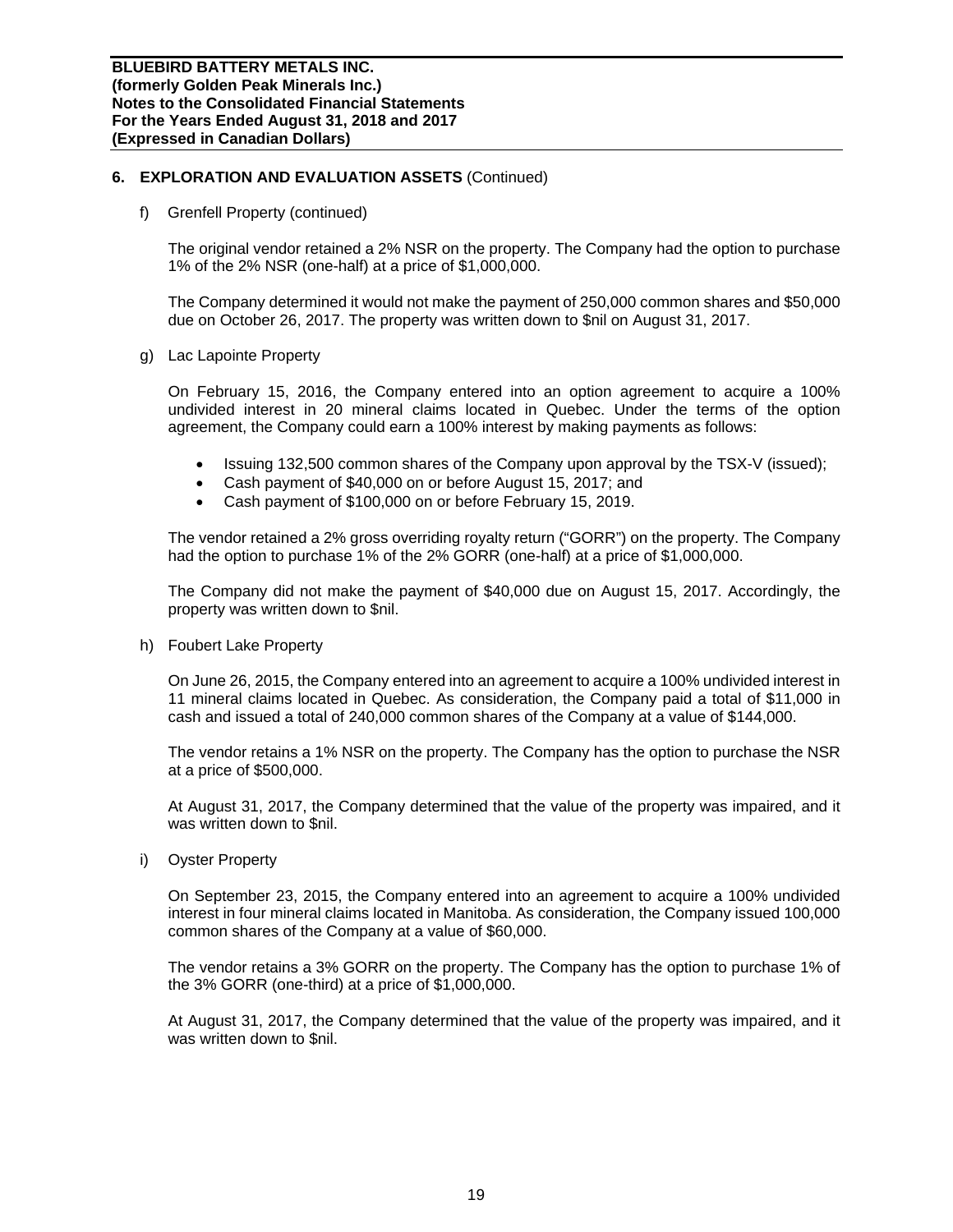### **7. RELATED PARTY BALANCES AND TRANSACTIONS**

These amounts of key management compensation are included in exploration and evaluation assets and the amounts shown on the consolidated statements of comprehensive loss:

|                          | 2018          | 2017          |
|--------------------------|---------------|---------------|
| Consulting fees          | \$<br>14.125  | \$<br>55,500  |
| Geological               | \$<br>102.083 | \$<br>58,333  |
| Management fees*         | \$<br>392,419 | \$<br>116,750 |
| Share-based compensation | 210.289       | \$<br>94,402  |

\* includes \$135,000 (2017 - \$nil) paid to the former Chief Executive Officer and \$112,500 (2017 - \$nil) paid to the former President upon termination of their respective consulting agreements.

Key management includes directors and officers of the Company, including the Chief Executive Officer and Chief Financial Officer.

During the year ended August 31, 2018, the Company paid \$14,125 (2017 - \$55,500) for consulting fees to companies controlled by directors, \$392,419 (2017 - \$116,750) for management fees to companies controlled by directors and officers and \$36,000 in rent to a company in which an officer of the Company is an officer and director (2017 - \$18,681 in rent to companies controlled by directors).

As at August 31, 2018, included in accounts payable and accrued liabilities is \$31,465 (2017 - \$3,216) due to directors and officers of the Company and companies controlled by directors of the Company and \$nil (2017 - \$47,032) due to a company in which an officer of the Company is an officer and director for shared administrative costs. These amounts are unsecured, non-interest-bearing and have no fixed terms of repayment.

# **8. OTHER LIABILITY AND FLOW-THROUGH COMMITMENT**

### *Other liability*

Other liability consists of the premium on the flow-through shares issued.

During the year ended August 31, 2017, the Company issued 2,022,998 flow-through shares at a price of \$0.65 per share. The premium paid by investors was calculated as \$0.15 per share. Accordingly, \$303,450 was recorded as other liability.

At August 31, 2017, the balance of other liability was reduced to \$25,338 as a result of qualifying expenditures incurred by the Company. This resulted in other income of \$278,112 for the year ended August 31, 2017.

At August 31, 2018, the balance of other liability has been reduced to \$nil as a result of qualifying expenditures incurred by the Company. This resulted in other income of \$25,338 for the year ended August 31, 2018.

### *Flow-through commitment*

At August 31, 2018, the Company had no remaining commitment to incur exploration expenditures in relation to its December 2016 flow-through share financing.

Included in accounts payable and accrued liabilities at August 31, 2018 is a provision for Part XII.6 tax of \$nil (2017 - \$1,949). During the year ended August 31, 2018, the Company incurred \$57 for Part XII.6 tax and other provincial taxes in relation to its December 2016 flow-through share financing (2017 - \$3,288 in relation to its December 2015 flow-through share financing).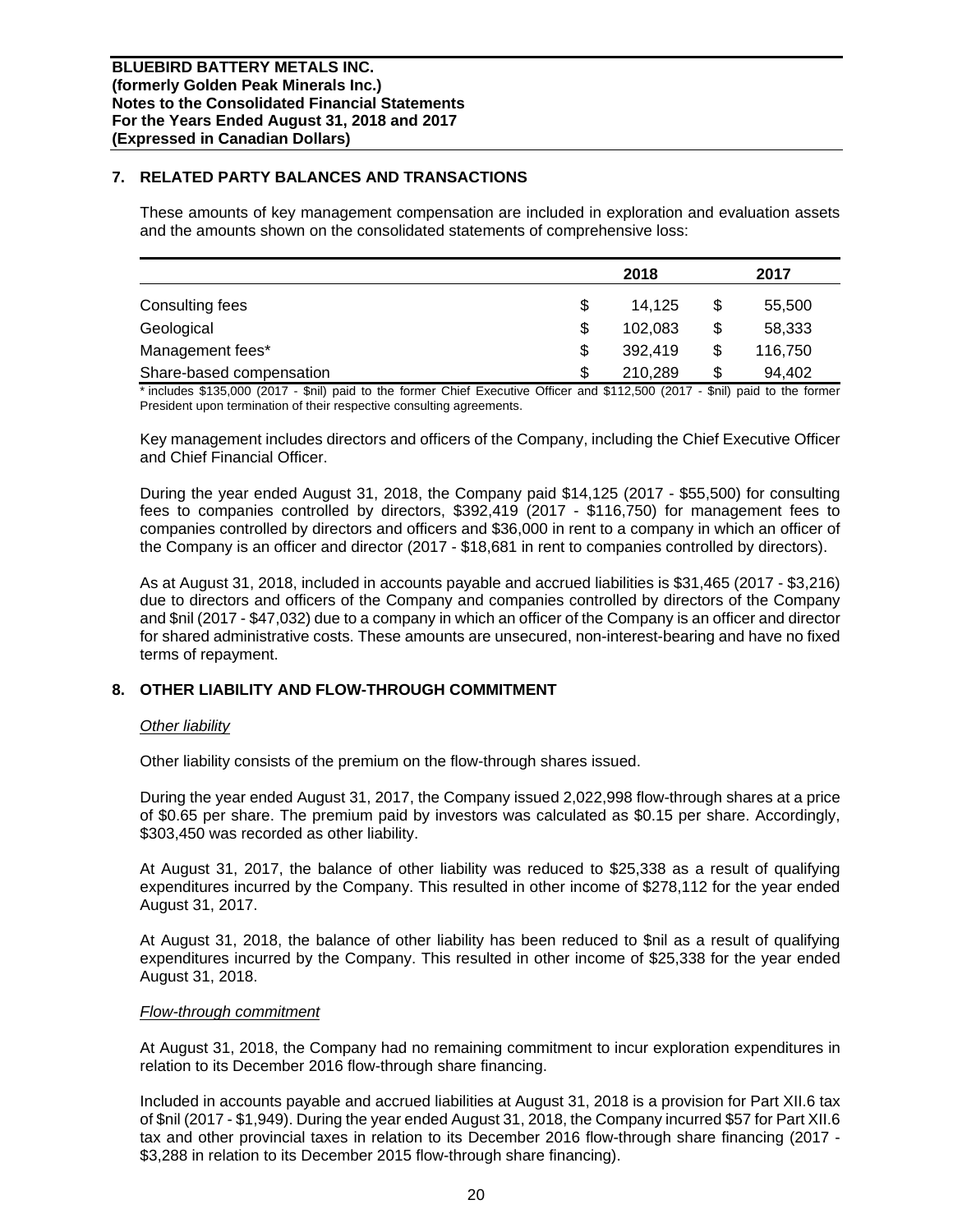## **9. SHARE CAPITAL**

a) Authorized

The Company is authorized to issue an unlimited number of common shares without par value.

b) Issued and outstanding

#### *During the year ended August 31, 2018*

 On February 23, 2018, the Company completed a non-brokered private placement for gross proceeds of \$1,697,346. The Company issued 14,144,546 units at a price of \$0.12 per unit. Each unit consisted of one common share of the Company and one share purchase warrant. Each warrant entitles the holder to acquire one common share of the Company at an exercise price of \$0.15 for a period of two years.

The Company incurred finder's fees of \$83,914 and other share issue costs of \$9,237. The Company also issued 339,285 finder's warrants valued at \$51,986 (Note 9(c)) and entitling the holder to acquire one non-flow-through common share of the Company at an exercise price of \$0.15 for a period of two years.

- On March 22, 2018, the Company issued 3,261,058 common shares valued at \$945,707 for the acquisition of the Canegrass Property, which included a 261,058 issuance for a finder's fee (Note 6(c)).
- On April 9, 2018, the Company issued 250,000 common shares valued at \$67,500 for the acquisition of the Batt Property (Note 6(f)).
- On May 14, 2018, the Company issued 3,100,000 common shares valued at \$883,500 for the acquisition of the Heikki Property (Note 6(b)).
- During the year ended August 31, 2018, the Company received \$668,215 pursuant to the exercise of 3,890,992 warrants.

### *During the year ended August 31, 2017*

- On September 26, 2016, the Company completed a non-brokered private placement for gross proceeds of \$499,999. The Company issued 4,166,658 units at a price of \$0.12 per unit. Each unit consisted of one common share of the Company and one share purchase warrant. Each warrant entitles the holder to acquire one common share of the Company at an exercise price of \$0.20 for a period of two years. The Company incurred share issue costs of \$3,483.
- On October 26, 2016, the Company settled accounts payable and accrued liabilities of \$50,300 by issuing 9,259 common shares and 177,037 units, each unit consisting of one common share and one non-transferable warrant of the Company. Each warrant entitles the holder to acquire one common share of the Company at an exercise price of \$0.36 for a period of four years. The fair value of the common shares issued was \$4,074 and the fair value of the units issued was \$153,559. Accordingly, the Company realized a loss on settlement of accounts payable of \$107,333.
- On October 26, 2016, the Company issued 250,000 common shares valued at \$110,000 for the acquisition of the Grenfell Property (Note 6(g)).
- On November 17, 2016, the Company issued 2,600,000 common shares valued at \$1,040,000 for the acquisition of the Heikki Property (Note 6(b)).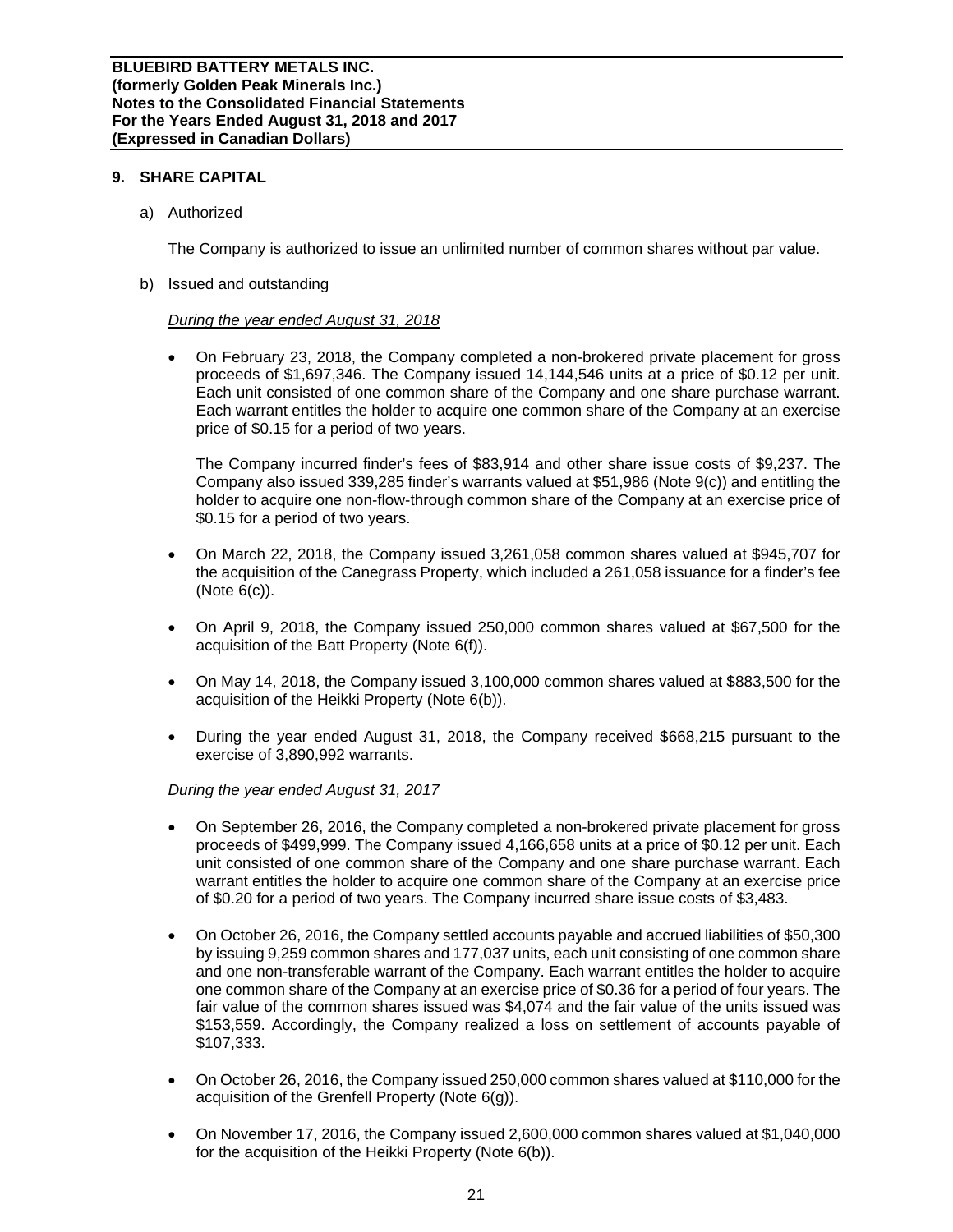**BLUEBIRD BATTERY METALS INC. (formerly Golden Peak Minerals Inc.) Notes to the Consolidated Financial Statements For the Years Ended August 31, 2018 and 2017 (Expressed in Canadian Dollars)** 

## **9. SHARE CAPITAL (Continued)**

- b) Issued and outstanding (continued)
	- On December 20, 2016, the Company completed a non-brokered private placement for gross proceeds of \$2,314,949. The Company issued 2,000,000 non-flow-through common shares of the Company at a price of \$0.50 per share and 2,022,998 flow-through common shares of the Company at a price of \$0.65 per share. The premium paid by investors on the flow-through units was calculated as \$0.15 per share. Accordingly, \$303,450 was recorded as other liability.

The Company incurred finder's fees of \$196,495 and other share issue costs of \$12,325. The Company also issued 332,300 finder's warrants valued at \$126,231 (Note 9(c)) and entitling the holder to acquire one non-flow-through common share of the Company at an exercise price of \$0.50 per share for a period of two years.

- On February 9, 2017, the Company issued 750,000 common shares valued at \$352,500 for the acquisition of the Hemlo East Property (Note 6(b)).
- On April 13, 2017, the Company issued 1,200,000 common shares valued at \$600,000 for the acquisition of the Maybrun Property (Note 6(a)).
- On June 19, 2017, the Company issued 2,200,000 common shares valued at \$682,000 for the acquisition of the Hemlo East Extension and the Hemlo West (Note 6(b)).
- On June 26, 2017, the Company issued 25,000 common shares valued at \$7,000 for the acquisition of the Atikwa Lake Property (Note 6(a)).
- During the year ended August 31, 2017, the Company received \$100,000 pursuant to the exercise of 500,000 warrants and \$7,600 on the exercise of 38,000 stock options. The Company transferred \$3,137, the previously recorded fair value of the stock options, from contributed surplus to share capital upon exercise of the stock options.

### c) Warrants

Warrant transactions and the number of warrants outstanding for the years ended August 31, 2018 and 2017 are summarized as follows:

|                                |                       | 2018                                         | 2017                  |                                       |  |  |
|--------------------------------|-----------------------|----------------------------------------------|-----------------------|---------------------------------------|--|--|
|                                | Number of<br>Warrants | Weighted<br>Average<br><b>Exercise Price</b> | Number of<br>Warrants | Weighted<br>Average Exercise<br>Price |  |  |
| Outstanding, beginning of year | 4,188,566             | \$0.23                                       | 258,002               | \$1.37                                |  |  |
| <b>Issued</b>                  | 14,543,831            | \$0.15                                       | 4,675,995             | \$0.23                                |  |  |
| Exercised                      | (3,890,992)           | \$0.18                                       | (500,000)             | \$0.20                                |  |  |
| Expired                        | ۰                     |                                              | (245, 431)            | \$1.40                                |  |  |
| Outstanding, end of year       | 14,841,405            | \$0.17                                       | 4,188,566             | \$0.23                                |  |  |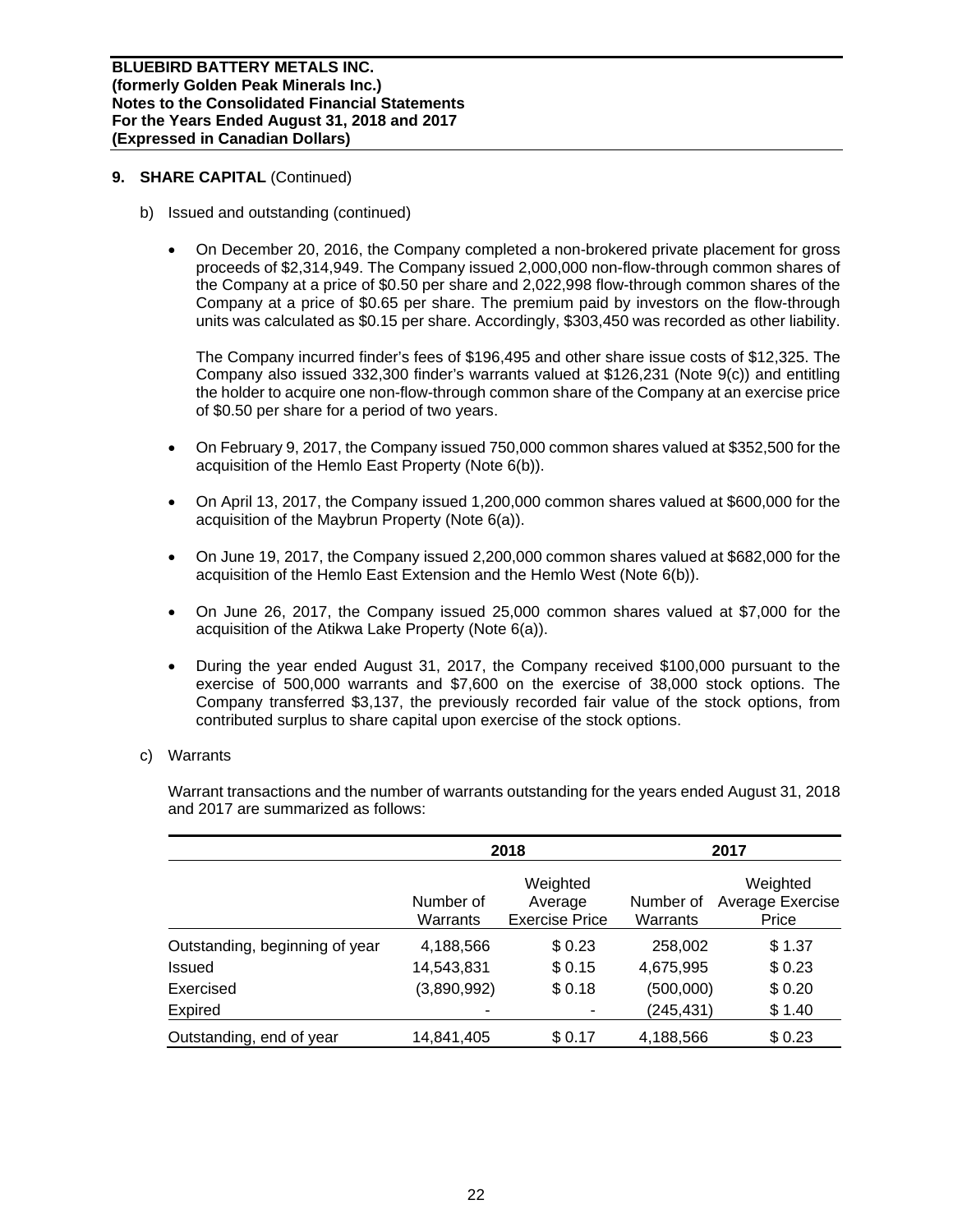### **BLUEBIRD BATTERY METALS INC. (formerly Golden Peak Minerals Inc.) Notes to the Consolidated Financial Statements For the Years Ended August 31, 2018 and 2017 (Expressed in Canadian Dollars)**

# **9. SHARE CAPITAL (Continued)**

# c) Warrants (continued)

The following warrants were outstanding and exercisable at August 31, 2018:

| Expiry Date        | <b>Weighted Average</b><br><b>Remaining Contractual</b><br>Life in Years | <b>Exercise Price</b> | Warrants   |
|--------------------|--------------------------------------------------------------------------|-----------------------|------------|
| September 26, 2018 | 0.07                                                                     | \$0.20                | 1,575,333  |
| December 20, 2018  | 0.30                                                                     | \$0.50                | 332,300    |
| December 24, 2018  | 0.32                                                                     | \$0.70                | 12.571     |
| February 23, 2020  | 1.48                                                                     | \$0.15                | 12,744,164 |
| October 26, 2020   | 2.16                                                                     | \$0.36                | 177,037    |
|                    | 1.31                                                                     |                       | 14,841,405 |

The Company applies the fair value method using the Black-Scholes option pricing model in accounting for its finder's warrants granted. The fair value of each finder's warrant grant was calculated using the following weighted average assumptions:

|                                        | 2018   | 2017   |
|----------------------------------------|--------|--------|
| Expected life (years)                  | 2.00   | 2.00   |
| Risk-free interest rate                | 1.78%  | 0.82%  |
| Expected annualized volatility         | 104%   | 117%   |
| Dividend yield                         | N/A    | N/A    |
| Stock price at grant date              | \$0.21 | \$0.60 |
| Exercise price                         | \$0.15 | \$0.50 |
| Weighted average grant date fair value | \$0.13 | \$0.38 |

Option pricing models require the input of highly subjective assumptions regarding volatility. The Company has used historical volatility to estimate the volatility of the share price.

### d) Stock options

The Company adopted a Stock Option Plan (the "Plan") to grant incentive stock options to directors, officers, employees and consultants. Under the plan, the aggregate number of common shares that may be subject to option at any one time may not exceed 10% of the issued common shares of the Company as of that date, including options granted prior to the adoption of the Plan. Options granted may not exceed a term of 10 years, and the term will be reduced to one year following the date of death of the optionee. All options vest when granted unless they are otherwise specified by the Board of Directors or if they are granted for investor relations activities. Options granted for investor relations activities vest over a 12-month period with no more than 25% of the options vesting in any three-month period.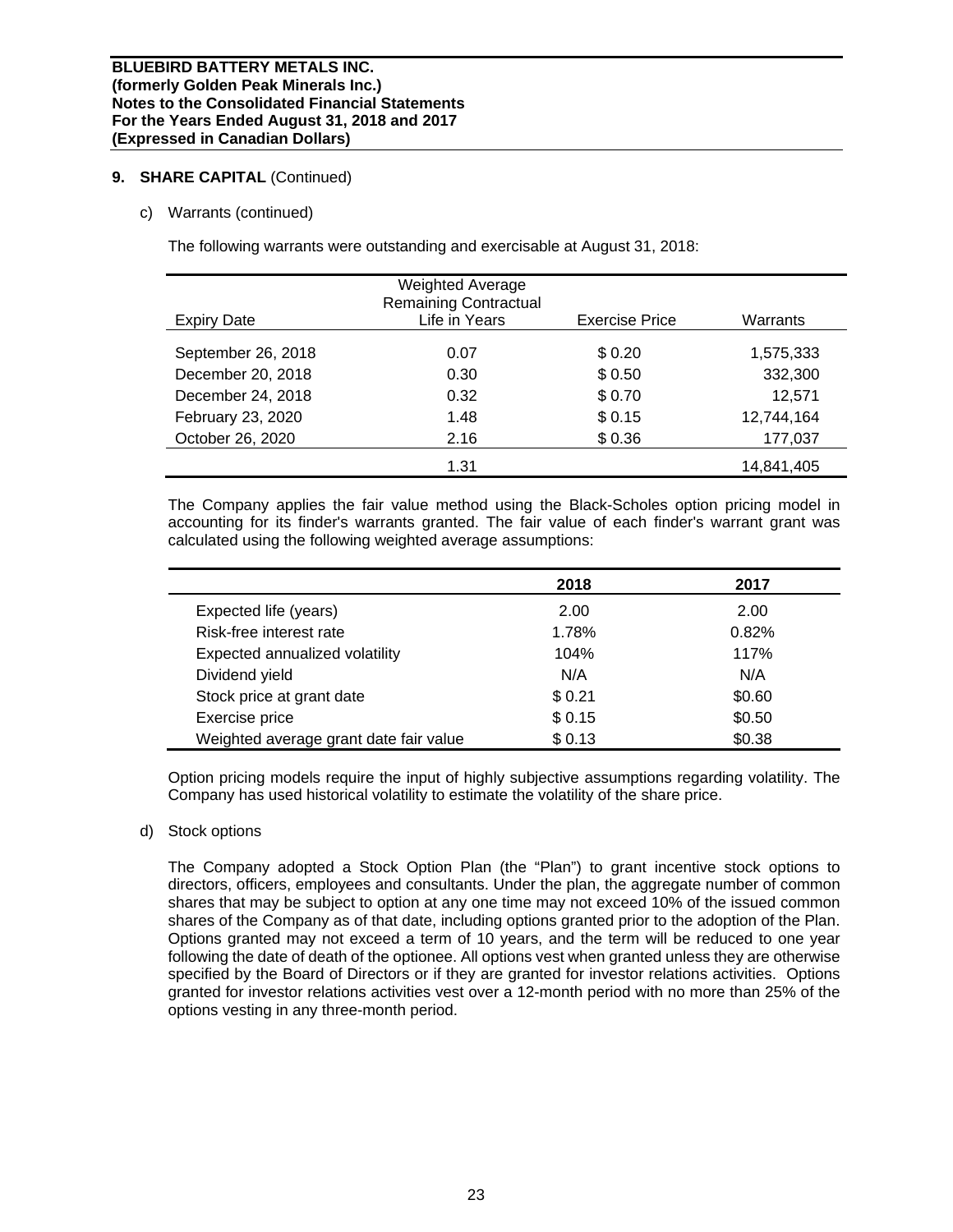## **9. SHARE CAPITAL (Continued)**

d) Stock options (continued)

The following is a summary of option transactions under the Company's stock option plan for the years ended August 31, 2018 and 2017:

|                                | 2018      |          | 2017      |          |  |
|--------------------------------|-----------|----------|-----------|----------|--|
|                                |           | Weighted |           | Weighted |  |
|                                |           | Average  |           | Average  |  |
|                                | Number of | Exercise | Number of | Exercise |  |
|                                | Options   | Price    | Options   | Price    |  |
| Outstanding, beginning of year | 1,389,000 | \$0.42   | 16,000    | \$1.50   |  |
| <b>Expired</b>                 | (289,000) | \$0.29   | (25,000)  | \$0.40   |  |
| Exercised                      | ۰         | ۰        | (38,000)  | \$0.20   |  |
| Forfeited                      |           | ۰        | (16,000)  | \$1.50   |  |
| Granted                        | 2,200,000 | \$0.24   | 1,452,000 | \$0.38   |  |
| Outstanding, end of year       | 3,300,000 | \$0.30   | 1,389,000 | \$0.42   |  |

The following options were outstanding and exercisable at August 31, 2018:

| <b>Expiry Date</b> | Weighted<br>Average<br>Remaining<br>Contractual Life<br>in Years | <b>Exercise Price</b> | Outstanding | Exercisable |
|--------------------|------------------------------------------------------------------|-----------------------|-------------|-------------|
| November 21, 2018  | 0.22                                                             | $$0.285 - $0.40$      | 825,000     | 825,000     |
|                    |                                                                  |                       |             |             |
| April 11, 2020     | 1.61                                                             | \$0.40                | 1,025,000   | 1,025,000   |
| March 8, 2021      | 2.52                                                             | \$0.20                | 1,050,000   | 1,050,000   |
| March 28, 2021     | 2.58                                                             | \$0.285               | 200,000     | 200,000     |
| April 17, 2021     | 2.63                                                             | \$0.285               | 200,000     | 200,000     |
|                    | 1.67                                                             |                       | 3,300,000   | 3,300,000   |

The Company applies the fair value method using the Black-Scholes option pricing model in accounting for its stock options granted. The fair value of each stock option grant was calculated using the following weighted average assumptions:

|                                        | 2018   | 2017   |
|----------------------------------------|--------|--------|
| Expected life (years)                  | 3.00   | 3.00   |
| Risk-free interest rate                | 1.92%  | 0.83%  |
| Expected annualized volatility         | 133%   | 136%   |
| Dividend yield                         | N/A    | N/A    |
| Stock price at grant date              | \$0.23 | \$0.41 |
| Exercise price                         | \$0.24 | \$0.40 |
| Weighted average grant date fair value | \$0.18 | \$0.29 |

Option pricing models require the input of highly subjective assumptions regarding volatility. The Company has used historical volatility to estimate the volatility of the share price.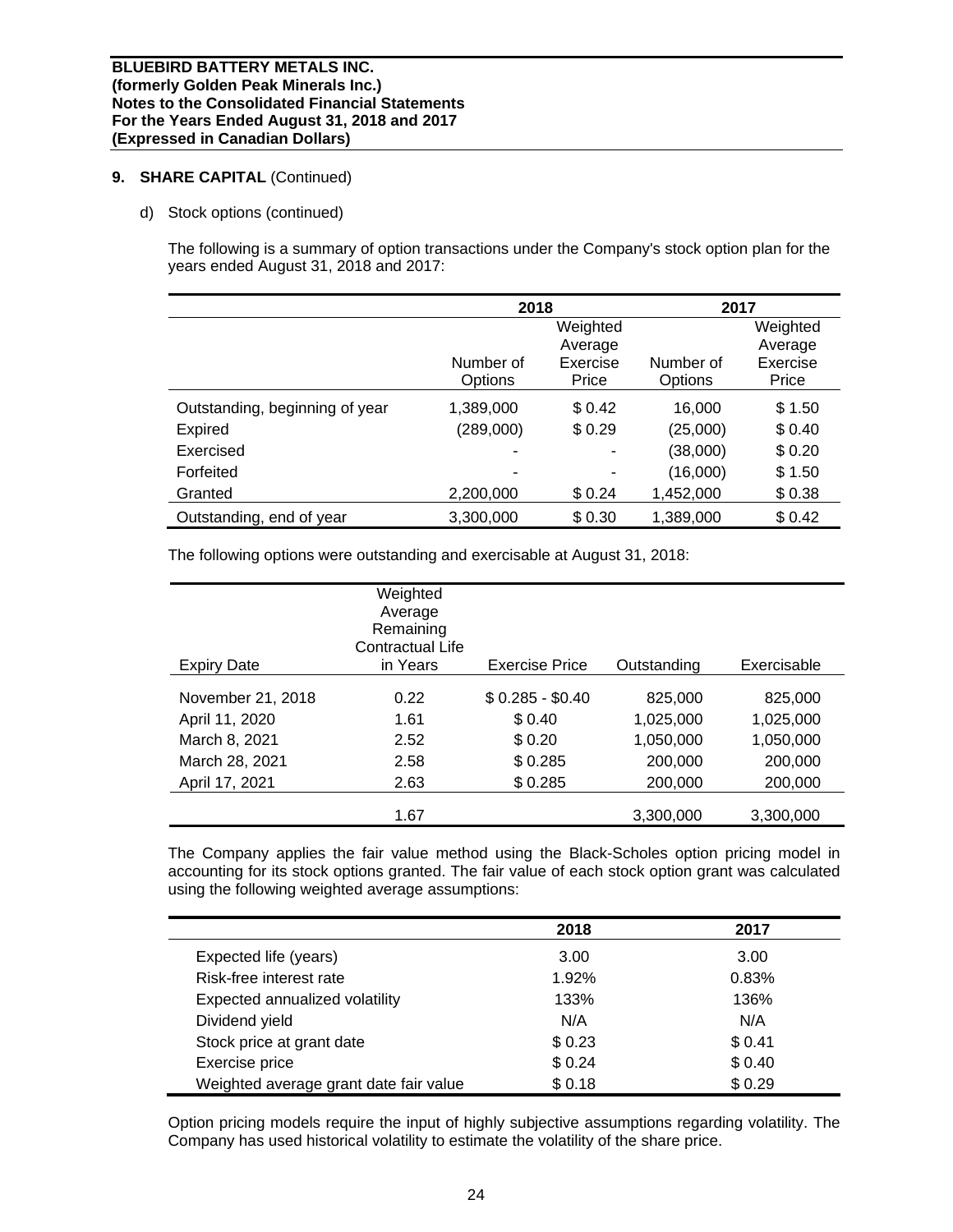### **10. FINANCIAL INSTRUMENTS**

The Company's financial instruments include cash and accounts payable. Cash is classified as FVTPL. Accounts payable are classified as other financial liabilities. The carrying values of these instruments approximate their fair values due to the relatively short periods to maturity of these instruments.

The following table sets forth the Company's financial assets measured at fair value by level within the fair value hierarchy as follows:

| <b>August 31, 2018</b> | Level 1 | Level 2 | Level 3 | Total          |  |
|------------------------|---------|---------|---------|----------------|--|
| Cash                   | 260,836 | \$<br>۰ | S<br>۰  | 260,836        |  |
|                        |         |         |         |                |  |
| <b>August 31, 2017</b> | Level 1 | Level 2 | Level 3 | Total          |  |
|                        |         |         |         |                |  |
| Cash                   | 178,018 | \$<br>- | \$<br>۰ | 178,018<br>\$. |  |

### Financial risk management objectives and policies

The risks associated with these financial instruments and the policies on how to mitigate these risks are set out below. Management manages and monitors these exposures to ensure appropriate measures are implemented in a timely and effective manner.

a) Credit risk

Credit risk is the risk of an unexpected loss if a customer or third party to a financial instrument fails to meet its contractual obligations. Financial instruments that potentially subject the Company to concentrations of credit risk consist principally of cash. To minimize the credit risk on cash, the Company places the instrument with a major Canadian financial institution.

b) Liquidity risk

The Company manages liquidity risk by maintaining a balance between continuity of funding and flexibility through the use of borrowings. Management closely monitors the liquidity position and expects to have adequate sources of funding to finance the Company's projects and operations. As at August 31, 2018, the Company had cash of \$260,836 (2017 - \$178,018) to settle accounts payable and accrued liabilities of \$419,643 (2017 - \$191,701), which fall due for payment within 30 days of August 31, 2018. All of the liabilities presented as accounts payable are due within 30 days of the reporting date.

c) Market risk

Market risk is the risk that changes in market prices, such as foreign exchange rates and interest rates, will affect the Company's income or the value of its holdings of financial instruments. The objective of market risk management is to manage and control market risk exposures within acceptable parameters, while optimizing the return on capital.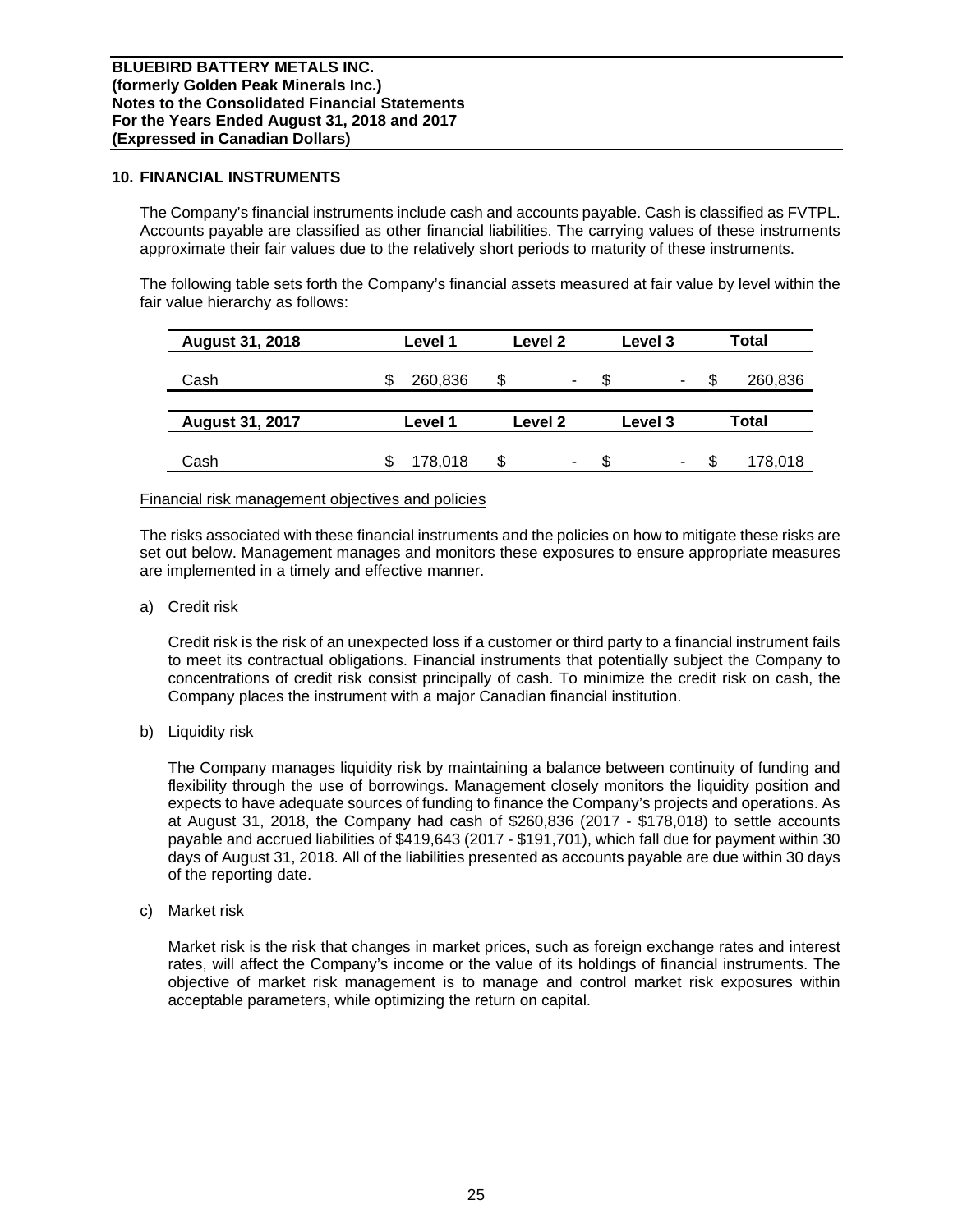## **10. FINANCIAL INSTRUMENTS** (Continued)

- c) Market risk (continued)
	- *i) Currency risk* Currency risk is the risk that the fair value or future cash flows will fluctuate as a result of changes in foreign exchange rates. The Company has operations in Canada and Australia and incurs operating and exploration expenditures in both currencies. The fluctuation of the Canadian dollar in relation to the Australian dollar will have an impact upon the results of the Company. The Company has no funds held in a foreign currency, and only a small amount of its accounts payable and accrued liabilities are denominated in Australian dollars. A fluctuation in the exchanges rates between the Canadian and Australian dollars of 10% would result in a nominal change to the Company's accounts payable and accrued liabilities. The Company does not use any techniques to mitigate currency risk.
	- *ii) Interest rate risk* The Company is exposed to interest rate risk on the variable rate of interest earned on bank deposits. The fair value interest rate risk on bank deposits is insignificant as the deposits are short-term. The Company has not entered into any derivative instruments to manage interest rate fluctuations. The Company has no interest-bearing financial liabilities.
	- *iii) Other price risk* Other price risk is the risk that the fair value or future cash flows of a financial instrument will fluctuate due to changes in market prices, other than those arising from interest rate risk. The Company does not have significant exposure to this risk.

## **11. MANAGEMENT OF CAPITAL**

The Company considers its capital to be comprised of shareholders' equity.

The Company manages the capital structure and makes adjustments to it in light of changes in economic conditions and the risk characteristics of the underlying assets. To maintain or adjust the capital structure, the Company may attempt to issue new shares. Although the Company has been successful at raising funds in the past through the issuance of share capital, it is uncertain whether it will continue this method of financing due to the current difficult market conditions.

In order to facilitate the management of its capital requirements, the Company prepares expenditure budgets that are updated as necessary depending on various factors, including successful capital deployment and general industry conditions.

Management reviews the capital structure on a regular basis to ensure that the above objectives are met. There have been no changes to the Company's approach to capital management during the years ended August 31, 2018 or 2017. The Company is not subject to externally imposed capital requirements.

### **12. INCOME TAXES**

The following table reconciles the amount of income tax expense on application of the combined statutory Canadian federal and provincial income tax rates: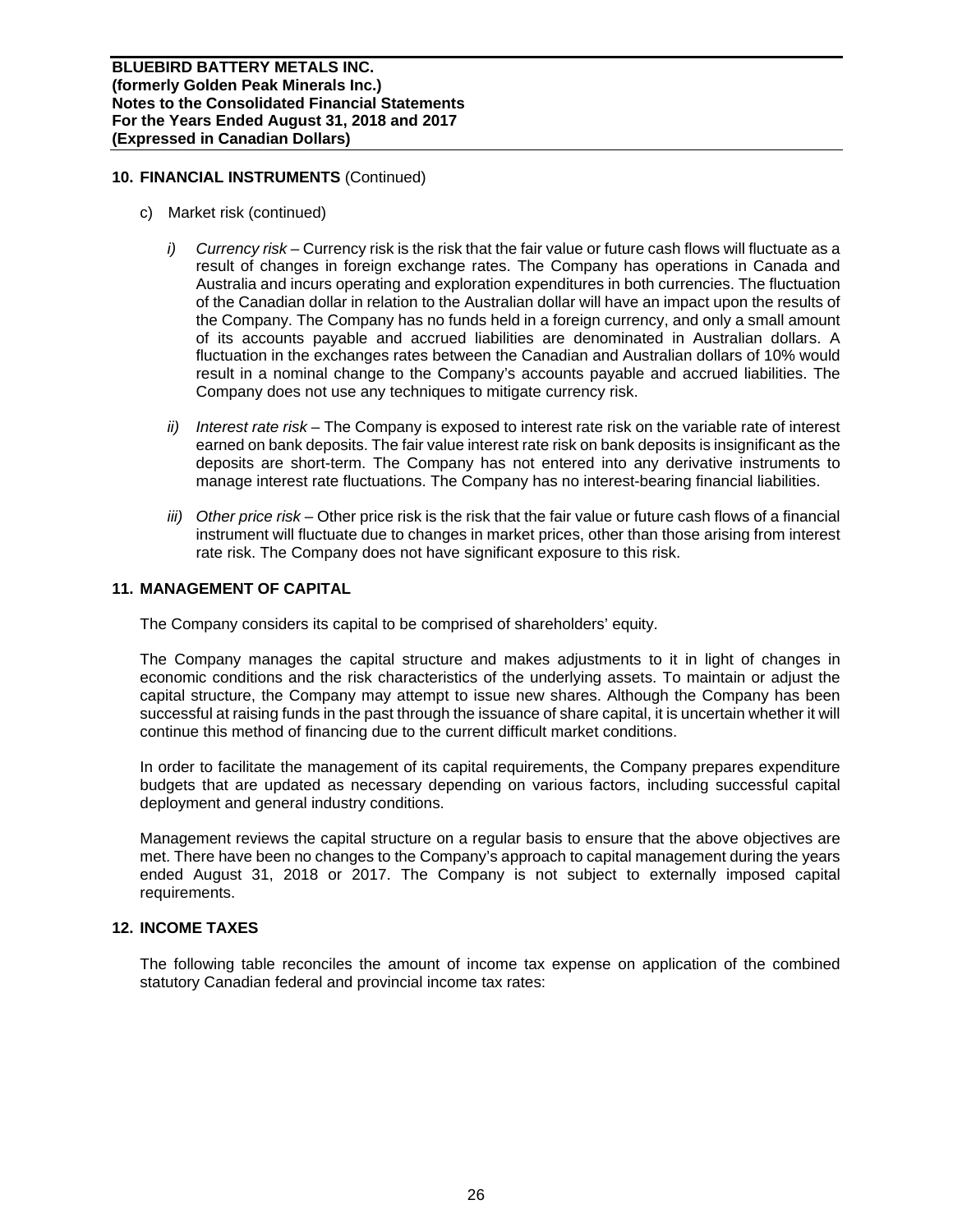### **BLUEBIRD BATTERY METALS INC. (formerly Golden Peak Minerals Inc.) Notes to the Consolidated Financial Statements For the Years Ended August 31, 2018 and 2017 (Expressed in Canadian Dollars)**

## **12. INCOME TAXES** (Continued)

|                                                | 2018                   | 2017      |
|------------------------------------------------|------------------------|-----------|
| Combined statutory tax rate                    | 27.00%                 | 27.00%    |
| Income tax recovery at combined statutory rate | \$<br>$(1,701,000)$ \$ | (480,000) |
| Flow-through expenditures                      | 30,000                 | 330,000   |
| Rate change from prior year to current year    | (34,000)               |           |
| Permanent difference and others                | (319,000)              | 41,000    |
| Tax benefits not recognized                    | 2,024,000              | 109,000   |
| Provision for income tax expense               | \$<br>-22<br>$\sim$    |           |

The tax effects of deductible and taxable temporary differences that give rise to the Company's deferred tax assets and liabilities are as follows:

|                                        | 2018            |     | 2017      |  |
|----------------------------------------|-----------------|-----|-----------|--|
| Non-capital loss carry-forwards        | \$<br>1,198,000 | \$. | 536,000   |  |
| Exploration and evaluation assets      | 1,288,000       |     | (66,000)  |  |
| Share issuance cost                    | 57,000          |     | 49,000    |  |
| Total gross deferred income tax assets | 2,543,000       |     | 519,000   |  |
| Deferred tax assets not recognized     | (2,543,000)     |     | (519,000) |  |
| Net deferred income tax assets         | \$<br>$\sim$    | ß.  |           |  |

As at August 31, 2018, the Company had approximately \$4,158,000 of non-capital loss carry-forwards in Canada available to reduce taxable income for future years. These losses expire as follows:

| August 31, 2031 | S. | 33,000    |
|-----------------|----|-----------|
| August 31, 2032 |    | 79,000    |
| August 31, 2033 |    | 359,000   |
| August 31, 2034 |    | 242,000   |
| August 31, 2035 |    | 388,000   |
| August 31, 2036 |    | 603,000   |
| August 31, 2037 |    | 811,000   |
| August 31, 2038 |    | 1,643,000 |
|                 | \$ | 4,158,000 |

As at August 31, 2018, the Company had approximately \$278,000 of non-capital loss carry forward in Australia available to reduce taxable income for future years. These losses have no expiry date.